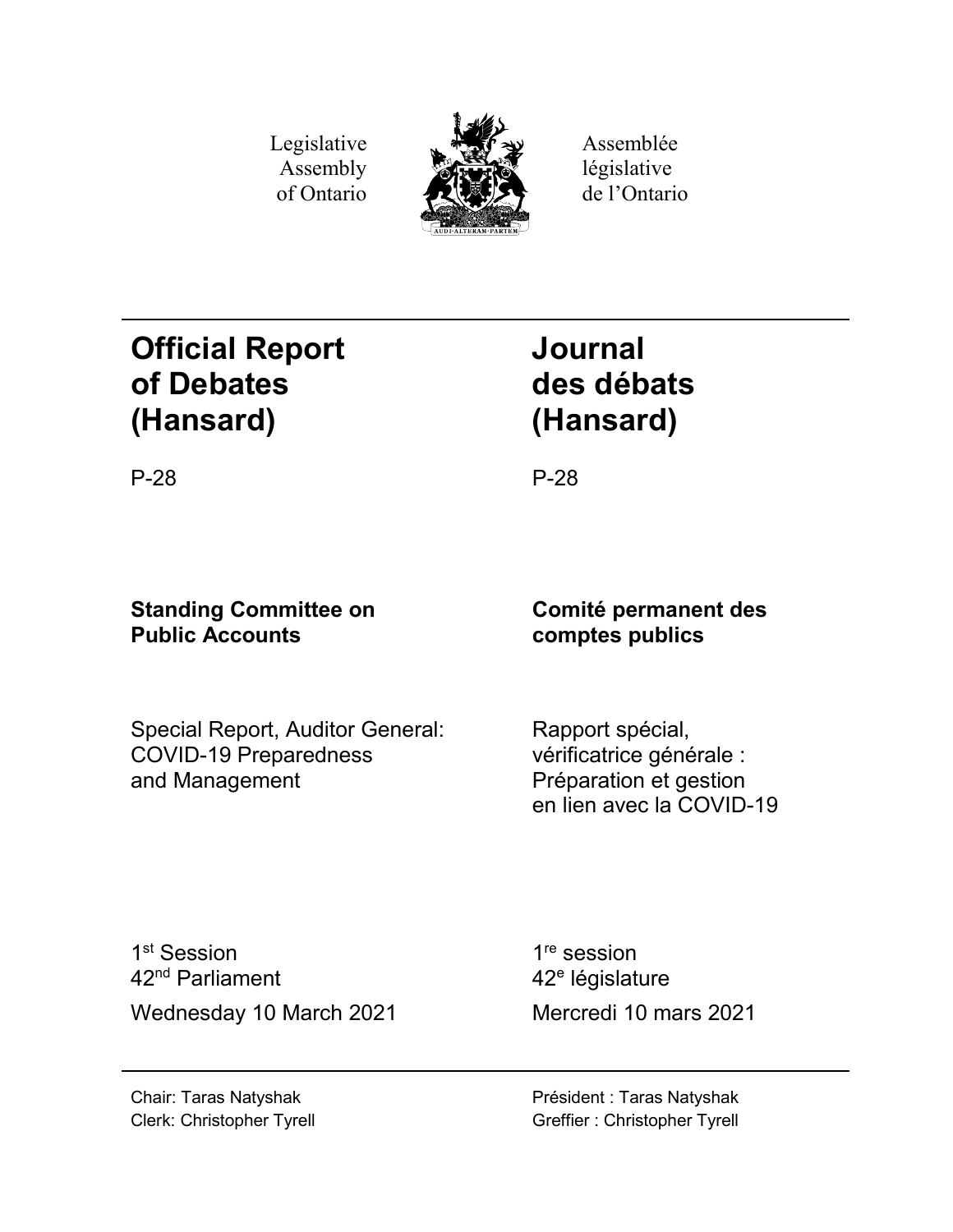Hansard and other documents of the Legislative Assembly can be on your personal computer within hours after each sitting. The address is:

### **Hansard on the Internet Le Journal des débats sur Internet**

L'adresse pour faire paraître sur votre ordinateur personnel le Journal et d'autres documents de l'Assemblée législative en quelques heures seulement après la séance est :

https://www.ola.org/

Reference to a cumulative index of previous issues may be obtained by calling the Hansard Reporting Service indexing staff at 416-325-7400.

## **Index inquiries Renseignements sur l'index**

Adressez vos questions portant sur des numéros précédents du Journal des débats au personnel de l'index, qui vous fourniront des références aux pages dans l'index cumulatif, en composant le 416-325-7400.

House Publications and Language Services Room 500, West Wing, Legislative Building 111 Wellesley Street West, Queen's Park Toronto ON M7A 1A2 Telephone 416-325-7400; fax 416-325-7430 Published by the Legislative Assembly of Ontario



Service linguistique et des publications parlementaires Salle 500, aile ouest, Édifice du Parlement 111, rue Wellesley ouest, Queen's Park Toronto ON M7A 1A2 Téléphone, 416-325-7400; télécopieur, 416-325-7430 Publié par l'Assemblée législative de l'Ontario

ISSN 1180-4327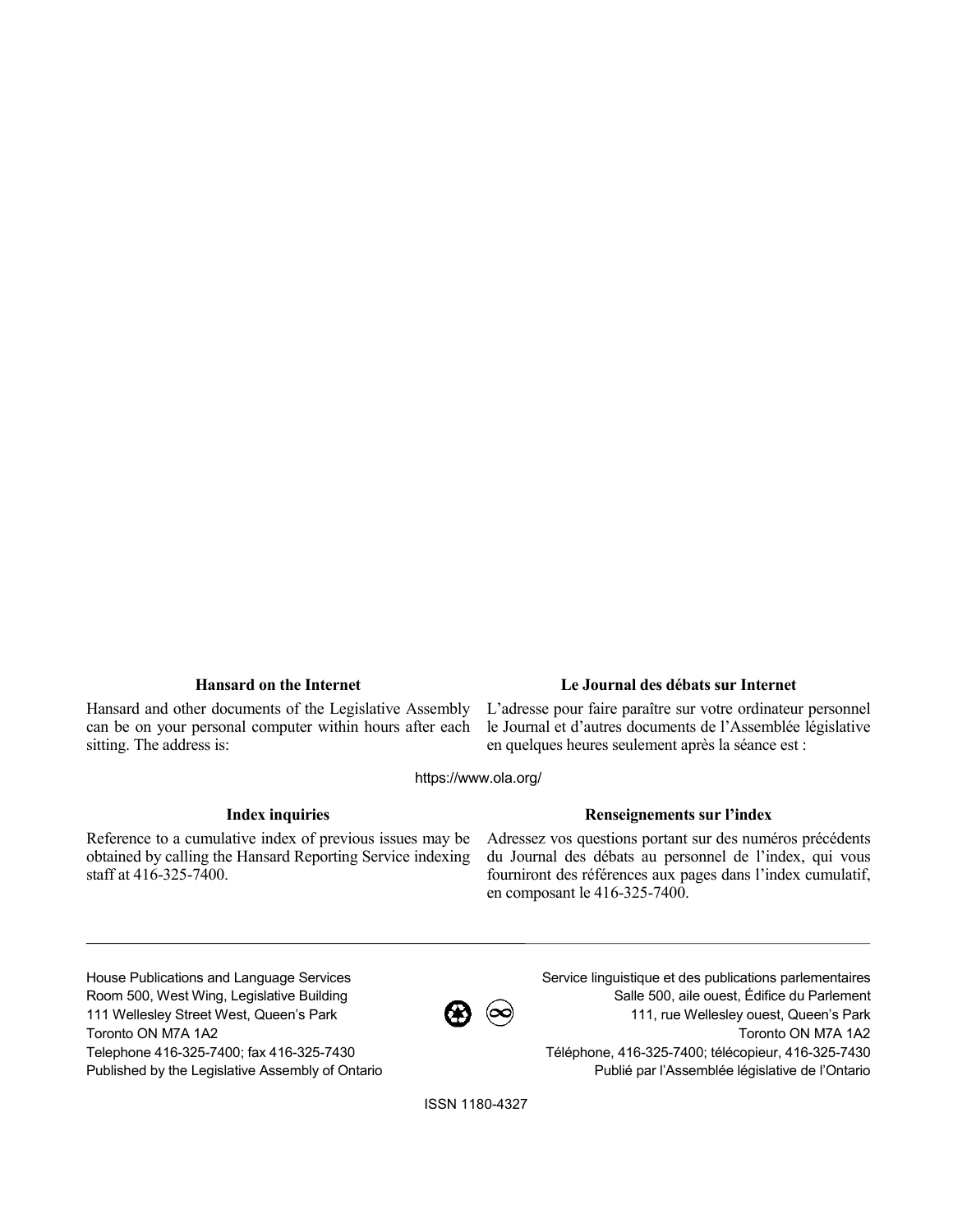# **CONTENTS**

# Wednesday 10 March 2021

| Ministry of Health; Ontario Health; Public Health Ontario; Mr. Steven Davidson  P-429 |  |
|---------------------------------------------------------------------------------------|--|
| Ms. Helen Angus                                                                       |  |
| Dr. David Williams                                                                    |  |
| Mr. Matthew Anderson                                                                  |  |
| Dr. Brian Schwartz                                                                    |  |
| Ms. Rhonda McMichael                                                                  |  |
| Ms. Fredrika Scarth                                                                   |  |
| Ms. Colleen Geiger                                                                    |  |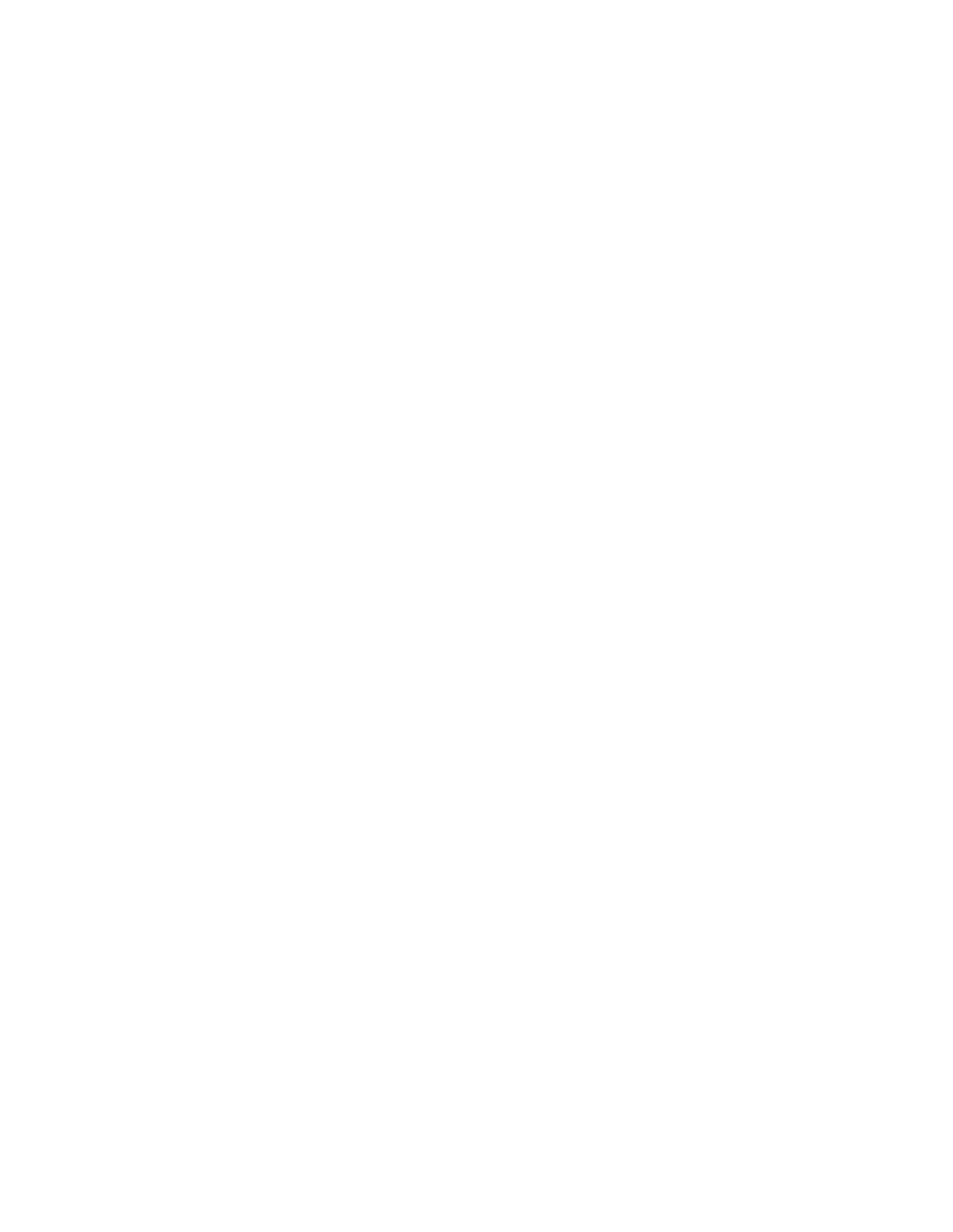## **STANDING COMMITTEE ON PUBLIC ACCOUNTS**

Wednesday 10 March 2021 Mercredi 10 mars 2021

*The committee met at 1230 in room 151 and by video conference, following a closed session.*

# SPECIAL REPORT, AUDITOR GENERAL: COVID-19 PREPAREDNESS AND MANAGEMENT MINISTRY OF HEALTH ONTARIO HEALTH PUBLIC HEALTH ONTARIO MR. STEVEN DAVIDSON

**The Chair (Mr. Taras Natyshak):** We'll call the meeting of the Standing Committee on Public Accounts to order. We're here to begin consideration of chapter 2, Outbreak Planning and Decision-Making, of COVID-19 Preparedness and Management, a 2020 special report of the Office of the Auditor General.

Joining us today are officials from the Ministry of Health, Ontario Health and Public Health Ontario, as well as the secretary of cabinet.

You have 20 minutes, collectively, for an opening presentation to the committee. We'll then move to the question-and-answer portion of the meeting, when we will rotate back and forth between the government and official opposition caucuses in 20-minute intervals, with some time for questioning for the independent member. I would invite each person to introduce yourself for Hansard before you begin speaking.

You may begin when you're ready.

**Mr. Steven Davidson:** Good afternoon, Chair, and committee members. My name is Steven Davidson. I'm the secretary of the cabinet, head of the Ontario public service and clerk of the executive council. I'm joined today by Helen Angus, Deputy Minister of Health; Dr. David Williams, Chief Medical Officer of Health for Ontario; Matthew Anderson, president and chief executive officer of Ontario Health; Colleen Geiger, president and chief executive officer of Public Health Ontario; and Alison Blair, associate deputy minister, pandemic response and recovery, at the Ministry of Health. Also on the line are a number of additional government officials.

Thank you for the opportunity to be here today to speak to the provincial response to the COVID-19 Outbreak Planning and Decision-Making report released by the Office of the Auditor General of Ontario in November 2020. As you know, the report is one of a series of special

reports released by the Office of the Auditor General on COVID-19 preparedness and management in Ontario. The context for this report is unique from other audit reports, because it provides recommendations on the government's

response to the pandemic, which continues to be ongoing. I would like to first thank the Auditor General and her team for the work on this report and the other COVID-19 response reports. We appreciate this work, which will continue to inform our response to the evolving COVID-19 pandemic. The reports will also inform our ongoing emergency and pandemic preparedness activities.

From the report that is before us today, we've collectively submitted a status update on this report's recommendations. We've also submitted an overview slide deck on Ontario's COVID-19 response structure as context for our discussions today. We won't go through this material in detail, but I will speak to a few highlights of our status update and slide deck that address some of the points and recommendations in the report, including key principles of Ontario's response and how our response has evolved over the course of the pandemic and continues to do so. I'll then turn it over to Deputy Minister Helen Angus to speak to the specific health components of our response structure.

The COVID-19 pandemic is a health crisis, as you'll know, which has had and continues to have significant impacts not just on the health of Ontarians, but on all aspects of our society and our economy. Like jurisdictions across Canada and around the world, the global scale of the pandemic and the unprecedented scope of its impacts has challenged us to think differently about how we mobilize as government and as a society.

As the disease progressed, new and evolving science, evidence and data emerged, and the health, social and economic implications continued to broaden. This has required a whole-of-government approach, drawing on all ministries in an integrated and coordinated way. It has required co-operation and coordination amongst all levels of government, and it has required strengthened and, in some cases, new partnerships between government and service delivery partners not just in the health sector but across multiple sectors.

In early 2020, the province engaged in early proactive work to review our existing plans, frameworks and structures in the context of the critical, unprecedented circumstances created by COVID-19. Early actions focused on leveraging existing structures to organize the province's health response, driven by public health advice

LEGISLATIVE ASSEMBLY OF ONTARIO ASSEMBLÉE LÉGISLATIVE DE L'ONTARIO

# **COMITÉ PERMANENT DES COMPTES PUBLICS**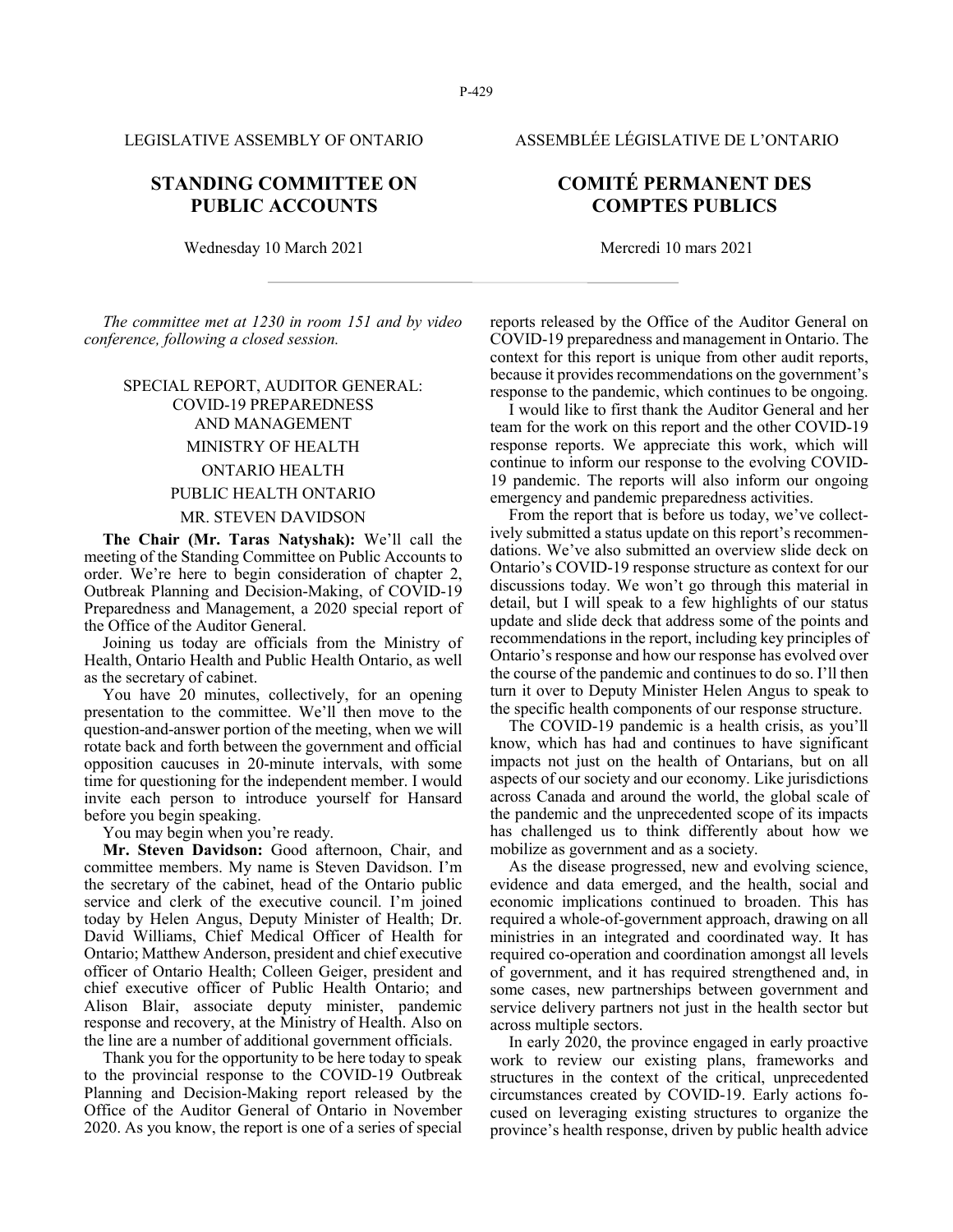from the Chief Medical Officer of Health in coordination with other health partners and experts; reviewing and activating our emergency plans across ministries and sectors; and working with a range of partners, including the federal government, to share information, coordinate actions and update Ontarians regularly with the latest information available.

We also began regular cross-government meetings to plan for and consider the impacts of COVID-19 on Ontario's sectors, institutions and ministries, and to identify and implement appropriate actions and measures.

As the head of the Ontario public service, I was also focused on addressing the impact on the public service and machinery of government, and reviewing and implementing our plans to ensure continuity of operations throughout the pandemic.

Our planning and response structure has been guided by several key principles. First, it is important to be clear that since the onset of this pandemic, the health, safety and well-being of Ontarians has remained the government's priority. It is the government's responsibility to take into account broad indicators of health and well-being, including mental health, social isolation, food security and critical supply chains, and employment and overall livelihood of the people of Ontario, and these considerations have been at the forefront for the province throughout the pandemic. Recognizing the multi-dimensional impacts of COVID-19, our response structure has consistently been guided by a whole-of-government approach to respond to the health and associated social and economic challenges of the pandemic.

Second, our structure did not create new decisionmaking bodies. It's focused on how we organize and coordinate public service resources in an efficient, integrated manner to support ministerial responsibility and cabinet decision-making.

Third, our response structure has continued to be iterative as the disease and impacts have evolved, and has been informed by changing data, evidence and trends.

Fourth, our response structure is designed to be actionoriented, efficient and effective. It currently supports and coordinates three cross-sectoral work streams; specifically, health, supply chain and public safety.

Building on these principles, our structure has evolved over the course of the pandemic, based on the changing needs of the situation.

While this has been a health crisis, it has also had significant, complex social and economic impacts for the province. The pandemic has taken a personal toll on the lives of Ontarians—including the tragic loss of lives.

Over the course of the year, case trends have changed and evolved with different regional and population impacts, and the government has had to act accordingly.

And, as you know, the pandemic is not over. We're currently facing new challenges with emerging variants of concern.

Front and centre of Ontario's response throughout the pandemic has been the end-to-end health response guided by public health advice from the Chief Medical Officer of Health, in consultation with Public Health Ontario, local medical officers of health and other health system leaders and experts. Deputy Minister Helen Angus will speak more about the critical health-focused response and how that was structured to enlist participation of partners from across the public health and health care system.

We knew we needed to think more broadly about how our response structure could address the full spectrum of implications of the pandemic in a rapid response manner. That's why we sought external advice to draw on emerging best practices from jurisdictions around the world. Informed by this advice, and building on our existing structures, we established the Central Coordination Table in April of last year. The Central Coordination Table is an internal coordinating forum which I co-chair with the Premier's chief of staff. The Central Coordination Table oversees and coordinates three, and formerly four, crosssectoral work streams, each led by a coordination subtable chaired or co-chaired by a deputy minister and supported by a small number of cross-functional or crossministry teams. These work streams are health, supply chain, public safety and, formerly, critical personnel.

The Central Coordination Table is not a decisionmaking body. Ministers, supported by their deputy ministers and ministries, continue to make recommendations to cabinet for approval or endorsement. Funding decisions are made by Treasury Board based on submissions from ministries, and all Treasury Board decisions are confirmed by cabinet. This has not changed throughout the pandemic. **1240**

The Central Coordination Table structure has supported rapid, timely, integrated and coordinated discussions across government on key issues facing the province to support government decision-making by cabinet. The Central Coordination Table has allowed us to move quickly and be responsive to the changing nature of the disease in a flexible, integrated way that draws on all parts of government. It also provides a forum to review data and trends, to provide a challenge function and address emerging issues or barriers.

Given the pace of discussions and decisions required, this approach has been critical to organize ourselves as a public service on a regular basis in a structured way to discuss key issues, actions and data to provide advice to government decision-makers and ensure a coordinated execution of government decisions.

The Chief Medical Officer of Health, Associate Chief Medical Officer of Health and other officials and experts from Public Health Ontario and Ontario Health are regular attendees and contributors at the Central Coordination Table.

We've made adjustments to the structure and work streams over the course of the pandemic, based on evolving needs and focus. This includes adding new areas of focus as required and winding down streams of work or folding them back into line ministries and central agencies.

Our discussions have been informed by the pandemic's trajectory and have focused at times on the immediate emergency response, health system capacity, outbreak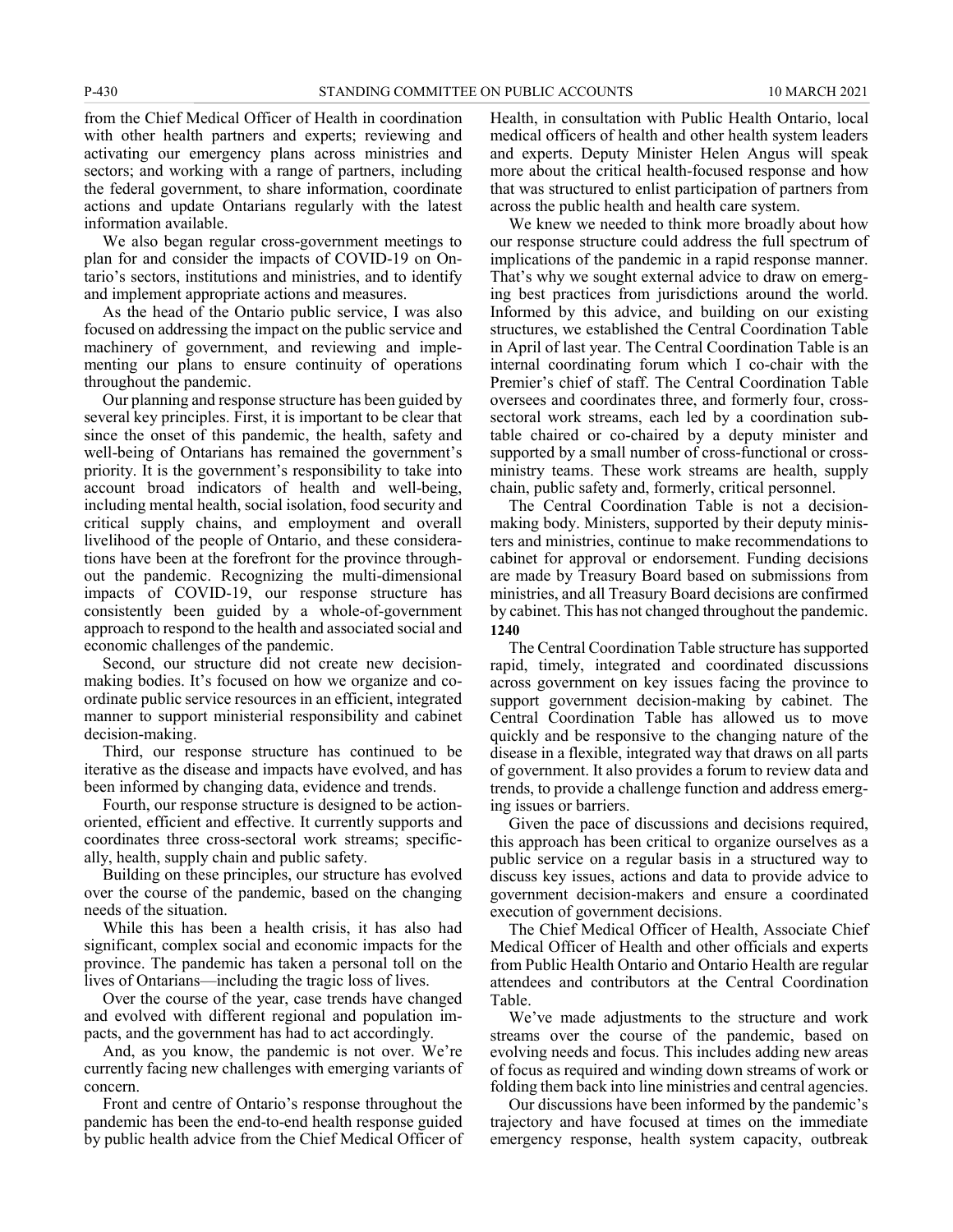management, reopening, preparedness for future waves, as well as sector- and population-specific discussions.

Cross-functional teams have worked together across government on priority areas of response; for example:

—securing and distributing critical supplies, such as personal protective equipment;

—addressing the needs of priority, high-risk populations and settings;

—personnel and facility needs; and

—compliance and enforcement of public health measures.

This structure continues to provide an efficient means to leverage and coordinate the efforts and the expertise of multiple ministries, agencies and sector partners, and we will continue to refine it as the pandemic continues to evolve.

I'll now turn it over to Deputy Minister Helen Angus [*inaudible*].

*Interruption.*

**Mr. Steven Davidson:** We'll use my mike, so we can keep her on mute. We're sharing a common mike.

I will turn it over to Deputy Minister Helen Angus to speak about the specific health components of our structure and actions in response to the Office of the Auditor General's report, but before I do, I do want to acknowledge the work of the entire public service and our partners throughout the ongoing pandemic. The challenge is not over. I'm tremendously proud and thankful for the hard work, dedication and resilience of our public service in continuing to respond to the ongoing pandemic and protect the health and safety of Ontarians. As we continue to move forward, the work of the Auditor General and her team will continue to inform our response as well as support our future preparedness activities.

Thank you again for the opportunity to speak directly with you today about Ontario's COVID-19 response.

Helen?

**Ms. Helen Angus:** Thanks very much for the opportunity to speak with you today. My name is Helen Angus. I'm the Deputy Minister of Health. It's a pleasure, as always, to return to the Standing Committee on Public Accounts to talk about the Auditor General's report.

First, [*inaudible*] thank the Auditor General and her team for the work on the audit. As always, we recognize the important work of her office and appreciate the collaborative relationship between the Office of the Auditor General and the Ministry of Health.

We do appreciate the value of this report as a point-intime snapshot of the province's pandemic response, and we acknowledge the opportunities that the report provides to guide our work moving forward. The audit was a little bit different than many, in that it was not reviewing an event of the past or evaluating value for money in a particular program, but it was evaluating the government's response to a pandemic that was unfolding and—it has already been noted—continues to unfold in real time.

I'm going to take the next few minutes to talk about the foundational context within which the Ministry of Health is operating, the health coordination structure, the role of

the Chief Medical Officer of Health and public health advice and, if we have time, some of the accomplishments throughout the pandemic.

First, I'd like to talk about the context to situate the Auditor General's findings and recommendation. The secretary just spoke to the broader challenges and complexities faced by COVID-19 and how this informed a wholeof-government response.

I think everybody understands how complex Ontario's health care system is—144 hospitals, 34 public health units, over 600 long-term-care homes, and a very active home care system that delivers more than 40 million visits per year. With a health care system that's large and intricate in an unprecedented global pandemic, the decision-making structure used by the province was really designed to reflect the breadth and scope of the task ahead. We intentionally built a large tent to bring together as many experts and sectors as we thought needed to provide strategic and evidence-based advice to inform and shape a province-wide approach.

At the earliest stage, the ministry acted quickly, in January 2020, and we used our existing management system processes that had been put into place over a number of years. On January 6, we had an alert to the electronic Canadian Triage and Acuity Scale—CTAS—to support the identification of persons under investigation presenting in hospitals. On January 10, 2020, information was shared with local medical officers of health to raise awareness of the emerging issue and to initiate planning. On January 22, 2020, the novel coronavirus was designated as a disease reportable under the Health Protection and Promotion Act, allowing the reporting of case information and enabling public health response authorities. And on January 26, 2020, the ministry introduced its first guidance document to the health care system, outlining prevention and response strategies specific to the sector.

As the secretary mentioned, Ontario's response to COVID-19 has been guided from the outset by the key principles. The health and safety of the population of Ontario has remained our priority throughout the pandemic. In order to meet these principles, in February 2020, we enlisted a broad base of partners with expertise across the breadth of public health and the health care system to create the health command table, which was later renamed the Health Coordination Table to really reflect, I think, its function.

While the Minister of Health and cabinet remained decision-makers on pandemic response, policy, programs and funding, the Health Coordination Table served—and serves, on an ongoing basis—as a venue for system and government leaders to consolidate strategic advice for government decision-making. Our coordination structure brought together representatives from hospitals, primary care, academia and others with officials from across government, including long-term care, seniors and accessibility and labour.

By mid-March, we had developed technical advisory tables and sub-tables on a range of topics, including primary care, surveillance, public health measures, testing,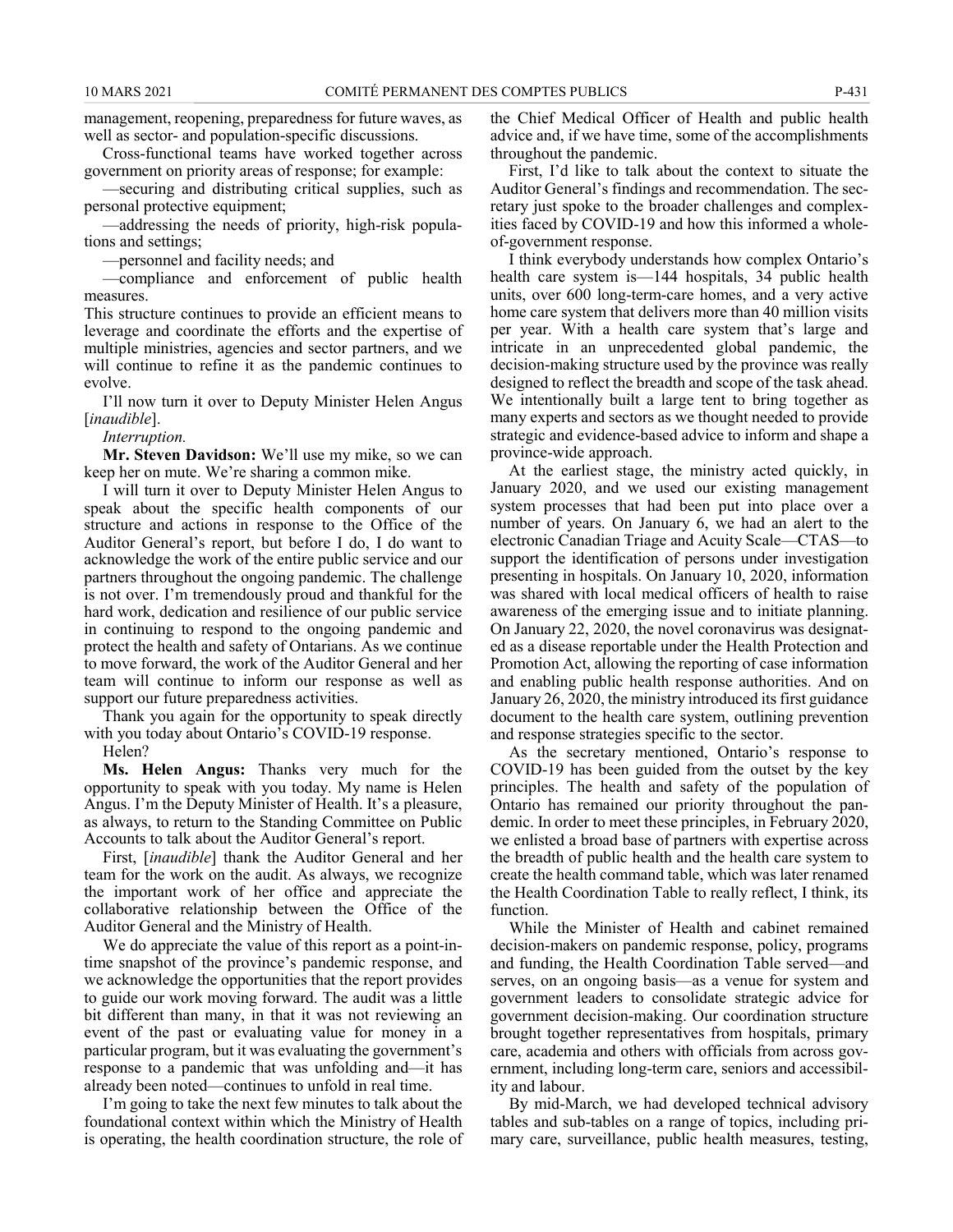bioethics and mental health and addictions. These groups came together to review, strengthen and implement provincial and regional plans to respond to the pandemic.

It has been stated that Ontario's COVID-19 response structure was large and unwieldy. However, the province's governance structure was intentionally designed to provide a coordinated response with input and leadership from experts in many fields and to quickly mobilize in a provincial pandemic response.

On the role of public health and the Chief Medical Officer of Health: Public health, including the CMOH and Public Health Ontario, have been critical drivers of the response planning and implementation. The Chief Medical Officer of Health has guided the public health response to the pandemic, providing advice and expertise to government in consideration of the advice of Public Health Ontario, the Public Health Measures Table and local medical officers of health.

The chief medical officer and I meet daily to discuss the numbers, trends and any potential new areas of concern, to be both nimble and responsive to the emerging situation—

**The Chair (Mr. Taras Natyshak):** Ms. Angus, you have about a minute and a half.

#### **1250**

**Ms. Helen Angus:** Thank you very much.

As co-chair of the Health Coordination Table, the Chief Medical Officer of Health provides critical support in setting priorities and determining areas of focus for the table. In addition, public health leaders from Public Health Ontario have key leadership roles at various tables, including the science advisory table, the data modelling table, the Public Health Measures Table and the surveillance strategy working group, and I thank them for their efforts. These tables report into the Health Coordination Table, where they provide updates on emerging research trends, modelling and advice.

I would just note that the last 12 months have been extremely challenging for all of us, and all Ontarians. Our daily lives today are really, largely, what you couldn't even imagine a year ago, and Ontarians have adapted and adjusted in a way that is laudable. Again, I thank them for their efforts: for the masking, for the social distancing, for the time they spend away from their families—and of course, the front-line workers, working on the front line of this pandemic response.

I think none of this would have been possible without our partners on the ground. Again, I think about the essential workers in the health care system, and the people who work to maintain our food supply and the supply chain. They've been working around the clock to respond to this pandemic, and I thank all of them.

Perhaps with that—

**The Chair (Mr. Taras Natyshak):** Perfect timing. Thank you very much, Ms. Angus and Mr. Davidson.

We'll move to the question portion of this afternoon, and it starts with the official opposition. Madame Gélinas.

**Mme France Gélinas:** Thank you all for being here this afternoon, and thank you, Mr. Davidson and Deputy Angus, for your presentation.

My first question will start—for those who know me, I tend to start at the 40,000-foot level, then 10,000, then I drill down. So I'm at the 40,000-foot level. We are looking at Outbreak Planning and Decision-Making, which is chapter 2 of the Auditor General's work.

I'll start with you, Deputy. How ready, robust and complete was our outbreak planning in Ontario in January 2020?

**Ms. Helen Angus:** I'm happy to answer your question. Thank you for your question. I'll ask Dr. Williams to join in the discussion, as well.

I think that we had a number of experiences in Ontario, going back, obviously, to SARS and the outcomes from that. We had the Ontario Health influenza plan. We certainly used those plans to guide the response to the pandemic in terms of the work of the emergency management branch and the experience that they have had over a period of years, preparing and practising emergency response.

I would say that while we had plans that reflected what would happen with an influenza outbreak across the province, we had to work quickly in order to respond to a global pandemic. I think the scope and scale and shape of a global pandemic required that we were fleet of foot in order to put together some of the things—

**Mme France Gélinas:** You're drilling down too early, Deputy. I will go into those questions later. Just tell me, on a scale of 0 to 10—0, we're not ready at all; 10, everything had been figured out—where Ontario was in January 2020 when it comes to outbreak planning.

**Ms. Helen Angus:** On outbreak planning? I don't know that I can give you a specific number. We weren't perfectly prepared, because I don't think that's possible, but I think we were well prepared.

**Mme France Gélinas:** We'll give it an 8?

**Ms. Helen Angus:** I'll take that—a pass.

**Mme France Gélinas:** Dr. Williams, what's your assessment as to how ready Ontario was for this pandemic in January 2020?

**Dr. David Williams:** My name is Dr. David Williams. I'm the Chief Medical Officer of Health for the province of Ontario.

Thank you, Madame Gélinas, for that question. It's one we always ask ourselves, every time when we come into an outbreak—how prepared are we for this one, in particular? We have many ones that we go through.

Your scale is an interesting one; we're never 0. We would never be presumptive to say we're 10, because that would be, I think, a risky thing to say. You always have to be ready to be prepared to adjust and to respond. That was part of our thinking back in late 2018-19, following our response to Ebola, about being ready and resilient. One has to be nimble and one has to be willing to change and prepared to quickly adjust, because one cannot predict totally how the pandemic, in this case, would go, or how other outbreaks will go at the outset, since you're dealing with these issues impacting us in Ontario, from a global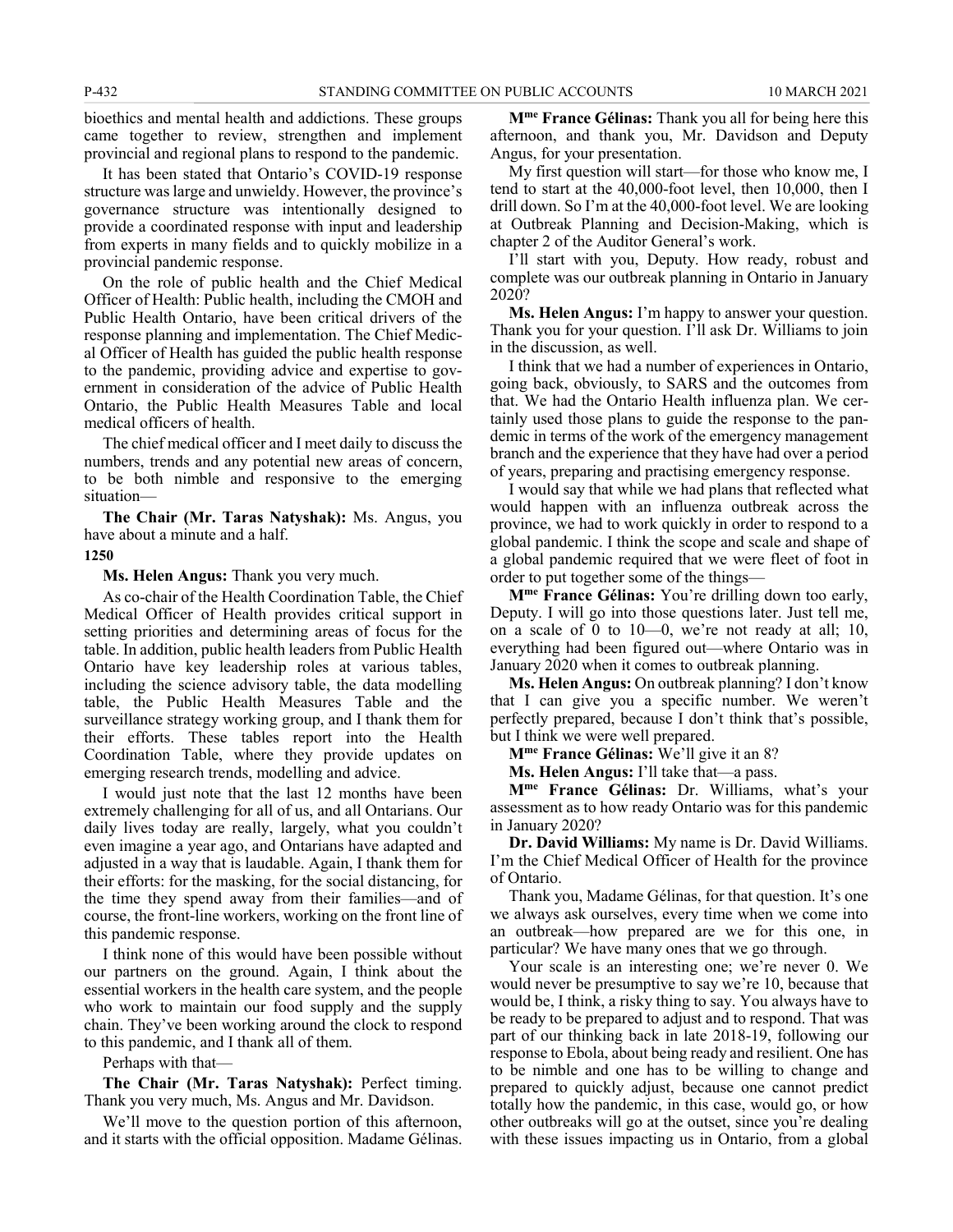perspective—many things starting offshore, in areas that you don't know all the details about, that you have little control over, but will impact you nevertheless in our global environment.

**Mme France Gélinas:** So give it a 6?

**Dr. David Williams:** I would like to gauge it at definitely an 8, but I would like to say somewhere between 6 and 8, certainly above passing grade. One of our things is to always be ready, and I would never presume—as I said before—to be 9 or 10, because then I would not be looking to be nimble and responsive.

**Mme France Gélinas:** Mr. Davidson has his hand up, but Mr. Schwartz, I'm coming to you soon, if you want to start to think about the same scale.

Mr. Davidson, go ahead.

**Mr. Steven Davidson:** Thanks. I will be brief, but I did want to interject and just add that I think our existing government decision-making structures and processes showed themselves to be nimble and flexible and adaptable. As I had spoken about at the beginning—and we may have an opportunity to speak later just about the breadth of impact and how critical it was that all parts of government were able to mobilize—actions taken by government were rarely without impact somewhere else, and so the interconnectedness of our response to the pandemic was really, really important for us to be vigilant on.

So I would say—and keeping it at 40,000 feet; I won't go deep. But we can come to later how we pulled up and adapted an existing central coordinating table so that we could harness from across and canvass all the potential implications of single actions as they would relate to other actions and other sectors and other parts of Ontario's community.

Thank you for just letting me add that.

**Mme France Gélinas:** No problem. So you would also be in the 7-to-8 range, Mr. Davidson?

**Mr. Steven Davidson:** Well, I would leave the numeric to you, respectfully. I do think the pace of the advancement of the pandemic was just something beyond what any of us could have imagined. I think that our pandemic preparedness and emergency preparedness systems were strong and well-poised. We had to go so much beyond that, and I think that what they showed to me, as the leader of the public service, is that we were able to adapt and move in an agile, rapid, responsive way. So I won't presume a numeric score, but I think we were well-poised to do the work that we needed to do.

**Mme France Gélinas:** Fair enough. Mr. Schwartz?

**Dr. Brian Schwartz:** My name is Brian Schwartz. I'm vice-president of Public Health Ontario.

Thank you for the question.

I would agree with, and maybe add to, the deputy's remarks about the preparedness that I observed from the government and participated in in my roles at Public Health Ontario. I think going beyond the planning for an influenza pandemic, the province prepared for the Pan Am Games in 2015 and continued, after the Ebola outbreaks in 2014-15, to prepare the health care system.

We were prepared for an influenza pandemic, as everybody else was. I think we were less prepared for a coronavirus pandemic, which was unlike our previous experiences with coronaviruses; for example, SARS—and even preparing for Middle East respiratory syndrome. So I would probably cut the difference and say maybe we were a 7. I don't think that it was really feasible to prepare completely, as the secretary has noted, for a unique coronavirus pandemic, as evolved in January last year. **1300**

**Mme France Gélinas:** Thank you. I don't know if anybody else is dying to give me a number. Otherwise, I will start to drill down a bit.

Mr. Anderson, I saw your smile there. Did you want to take a 40,000-foot-level look as to our preparedness for outbreak planning and decision-making?

**Mr. Matthew Anderson:** I don't have anything to add from a numbers perspective. The best that I can add to that conversation is that it's not just the government who was prepared; I think that many of our health care providers— I was still on the provider side of this when everything got started. Getting ready at our hospitals and our other provider agencies was critical, as well, to the response.

I would probably echo the comments, particularly, that Dr. Schwartz just mentioned around the real shift from an influenza outbreak to a coronavirus outbreak. It certainly taxed us—but again, building on the readiness that was there in the system.

**Mme France Gélinas:** Thank you. Drilling down a bit, we're looking at outbreak planning and decision-making. The two models that stand out are really the commandand-control model—which was adopted by many other jurisdictions, including other provinces in Canada; the decision-making; the command; you can hold the people making the decisions accountable—versus the coordination and collaborative model that the deputy has explained to us.

Deputy, I will start with you again, but I am forewarning the others on the call that the same question will be asked of you. Why did Ontario select to go that way?

**Ms. Helen Angus:** The short answer, from my perspective, is that when we looked to the documents and the structures that we had prepared for, this is what we had prepared for. It was exactly a command or coordination table that involved the executive of the Ministry of Health. We obviously engaged quickly—and that, of course, was Dr. Williams, Ontario Health and Public Health Ontario as our core partners in the response. It is what we prepared for. It proved to be nimble.

I can say that the decision-making of government was completely at our avail throughout the pandemic. We were able to get decisions quickly from the government, and I know the secretary may want to comment on that. But maintaining ministerial accountability of the Westminster model throughout the pandemic response felt like it was an asset for us, rather than the reverse. It allowed for a broader discussion of impact beyond solely the health impact, which is appropriate for a provincial government. We were very pleased to work within that structure.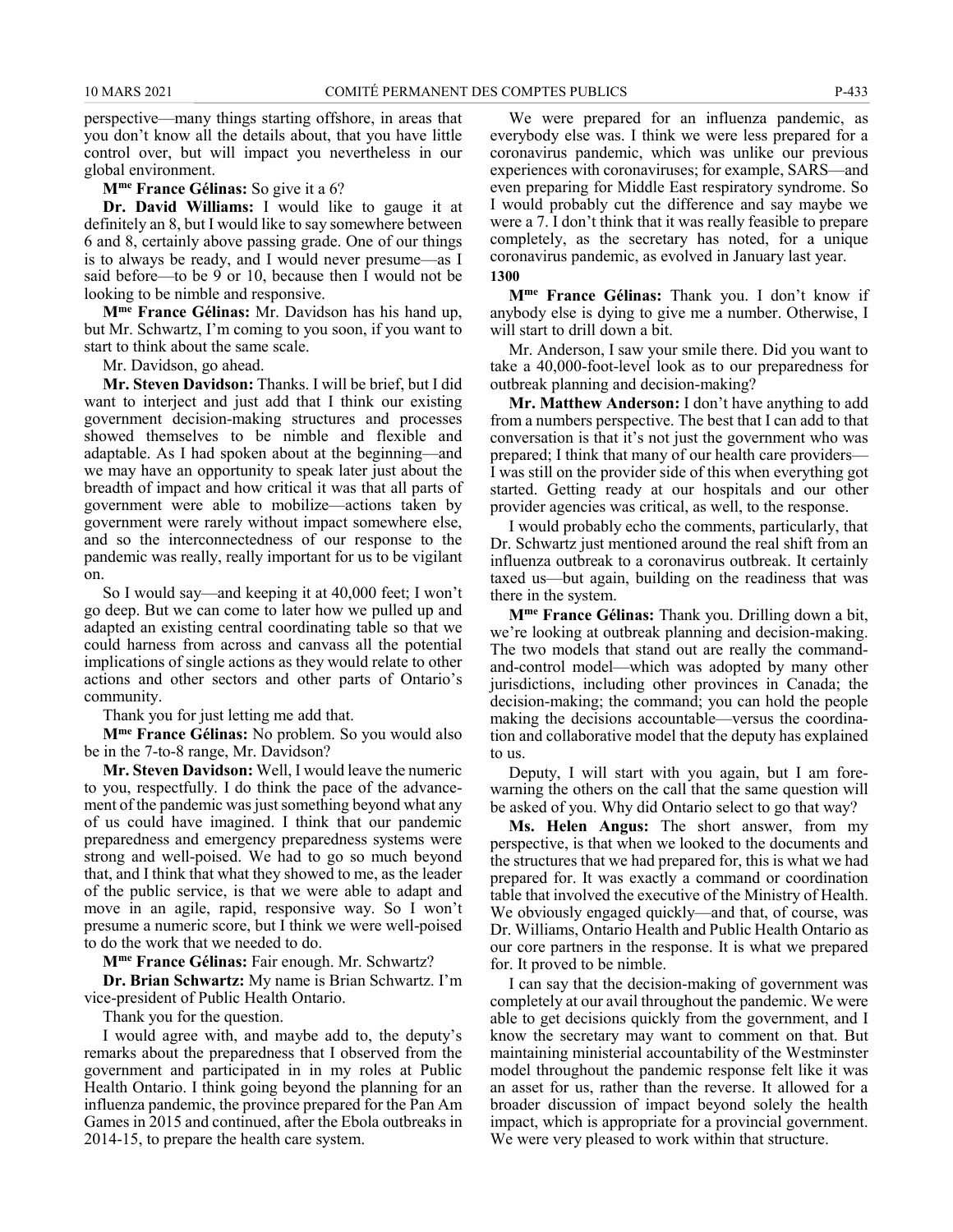**Mme France Gélinas:** At the time you called it the "health command"; now I understand that the name has changed. It really gives the impression that Ontario had a command table. It had the name of it, but not the functions of it.

**Ms. Helen Angus:** Yes, I think the "command table" name was probably embedded in the documents that we had and is language that's often used in emergency responses at an organizational level in Parliament. It was a poor choice of words from the outset. I really think "Health Coordination Table" better reflects the function.

But I can say that the terms of reference for what was then the command, now the coordination, table were clear to all participants in terms of how we would come together, look at the data, devise strategies for implementation and respond to emerging concerns, and obviously brief and prepare materials for decision-making, as is the ministry's responsibility.

**Mme France Gélinas:** Dr. Williams, can I hear your perspective on this, as to having a command structure rather than what Ontario had?

**Dr. David Williams:** It's an interesting question, because they do overlap. I think the command-and-control is somewhat of a linear structure in that way. If it is more of a single-response entity, it makes sense to have that in that place.

Part of our IMS structure, incident management system—I know that Dr. Schwartz will want to comment on that when he gets a turn—it's what we founded the whole structure on.

Basically, when you're having a coordinating structure, you have people who have command functionality in there as well, so that when you start off, you have one level, and then part of our plan is, when the response starts to impact a larger sector, such as the whole Ministry of Health—and the planning process, I include the long-term-care help you involve leadership in that, and the leadership is either in the Minister of Health or the designate which, of course, is the deputy minister, and works at that table there with the executive of the Ministry of Health, whether it's collaboration, there are clear lines for giving direction and response for command purposes, as built into the existing structures of the government. And then, later, when we had the CCT, the central coordinating committee, because we had already alerted the secretary of cabinet, saying if it gets larger into a state of emergency, then it gets to an allof-government response. Then you have that kind of coordination. But there's no doubt at that table, with the secretary of cabinet, of his role, leadership, and of course that of the other deputy ministers—that has a commandtype structure that needs to take place if and when necessary. So while we use the term "coordinating," there's no doubt embedded in those are command and ordered structures that can make decisions that are pertinent, and of course have to be done in a very timely manner, at all levels of government, whether it's in the Ministry of Health, whether it's government-wide or feeding up into the cabinet, for all those decisions. As it gets larger and larger, you have to be able to embed all those in different levels, but you bring in a lot of expertise to those tables to

inform your command structure on what they need to do in a timely fashion, as expeditiously as possible.

**Mme France Gélinas:** Dr. Schwartz, what do you think? From a public health point of view, how do you best manage a pandemic—with a control-and-command or with a collaborative?

**Dr. Brian Schwartz:** I think the science has evolved and is continuing to evolve in terms of disaster response in general. Command-and-control is very effective in a onesite, less-than-complex emergency. If you have a number of places where you're responding, like in a hospital or in a different kind of disaster, in a firefighting situation, then it works pretty well, and IMS works very, very well.

In a complex system with a complex emergency that continues to evolve, I think command-and-control is not as effective, as the government recognizes, at least in terms of its nomenclature. Perhaps originally—I couldn't speak to this—the system was always coordination. But I think a combination of clarity on roles and responsibilities through an incident management system, for specific tasks—but a coordinated and somewhat distributed approach across different jurisdictions in a complex emergency needs to be integrated. I think the science is still evolving on this, as we go through the most complex emergency we've ever experienced globally.

**Mme France Gélinas:** But the clarity of roles and responsibilities remains a key success factor in your—

**Dr. Brian Schwartz:** And communicating across what those responsibilities are, so different people know what their role is, but also, very importantly, how they integrate with the roles of others.

**Mme France Gélinas:** All right.

Mr. Davidson, I saw that you had your hand up. You've seen the topic that I'm trying to get information on. At the end of the day, you ended up being co-chair of the decision-making during a health pandemic, with no health background. How did you feel about all that?

**1310**

**The Chair (Mr. Taras Natyshak):** Mr. Davidson, you've got about a minute and a half left on the clock.

**Mr. Steven Davidson:** Okay.

Well, first, just to say—and I did say this in my opening remarks—that the Central Coordination Table is not a decision-making table; it's a coordinating table, and it supports the provision of advice to the government, which makes decisions.

I did want to mention the Emergency Management and Civil Protection Act, under which the province declared a state of emergency in mid-March, because that gave the government statutory powers, through order-making by the Lieutenant Governor in Council, to do a range of things which, under the health table, would not have been possible. The health response machine simply does not have the authority; the Health Protection and Promotion Act does not provide authority, as Dr. Williams said.

As the scale and scope of the impact of the pandemic grew to touch all parts of the province and all parts of government, the declaration of a state of emergency was a turning point, and that very formally required cabinet decision-making, because cabinet had new authority in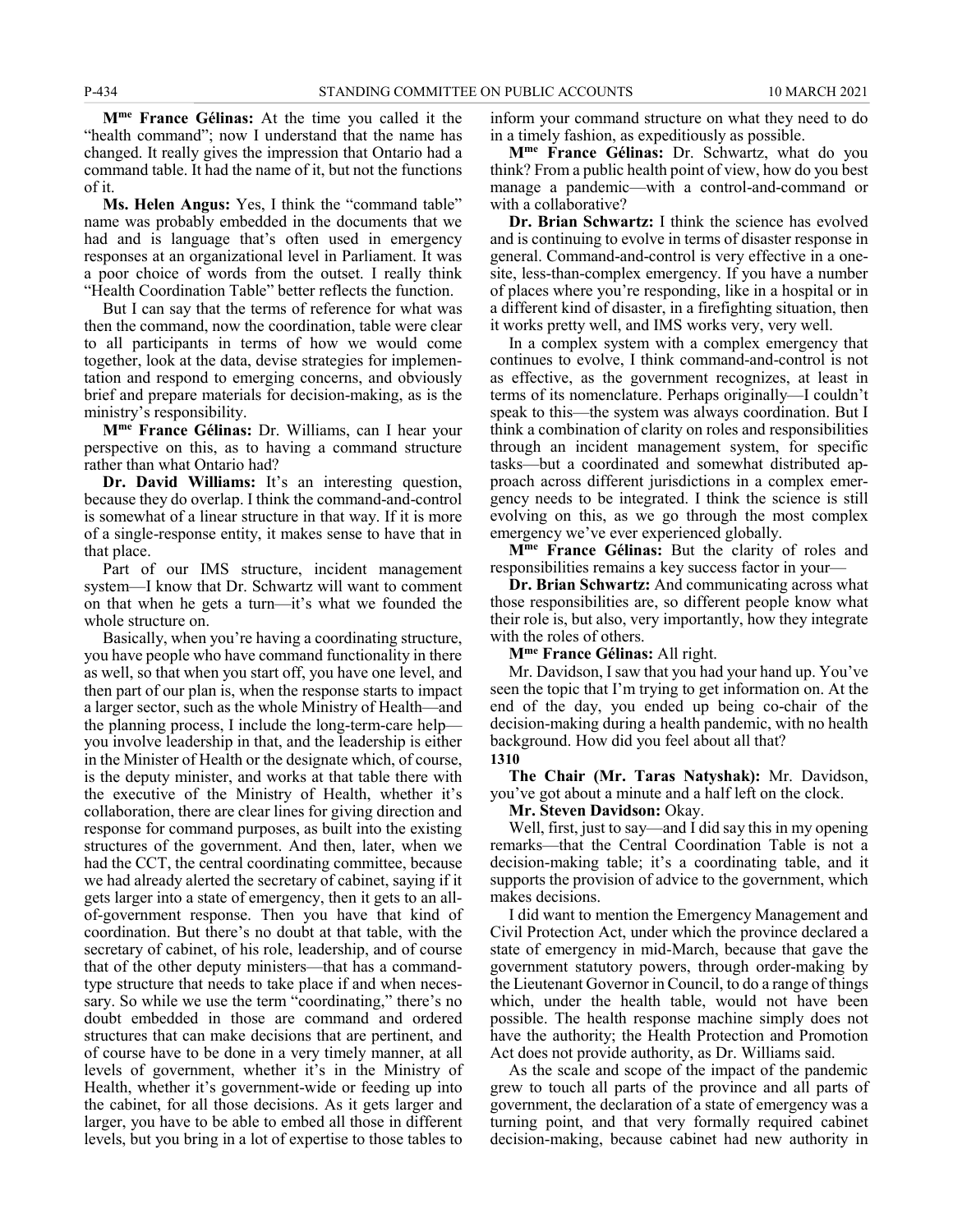areas of closing or regulating places, including businesses and schools; procuring needed goods and services; authorizing persons to render services in an extraordinary way; and regulating travel or movement within areas. These were all decisions that were vested in cabinet through its authority—

**The Chair (Mr. Taras Natyshak):** Thank you very much, Mr. Davidson. Sorry; I've got to cut you off. I'm going to stick to the clock.

We are going to move to the government members for 20 minutes. Mr. Crawford.

**Mr. Stephen Crawford:** First, I want to start out by thanking all the presenters for being here today. We appreciate you taking the time. I certainly want to thank everyone in the public service for all their great work.

Ontario, I think, at the end of the day, has come out of this—well, we're still in the midst of it; we're hopefully at the back end. But we are, I think, in a better position than most jurisdictions in North America. If you look at the case count per capita, I think Ontario ranks very well in terms of being amongst the lowest, so I think that's a good place to be.

Having said that, obviously no government anywhere in the world has gotten this 100% correct. This is a new global pandemic we've had to deal with, so there are areas we can improve on, obviously, and things that we can do better, and we need to get to the bottom of how we can do that.

My first question is for the secretary of cabinet, and it relates to the Central Coordination Table. Why was the Central Coordination Table set up, and did this add another layer of complexity to the response capacity of the government?

**Mr. Steven Davidson:** Thank you very much for the question. This is actually a very nice segue from the previous question, so I appreciate the opportunity to speak more about the genesis and the purpose of the Central Coordination Table and its four work streams—now three.

Two points to set the stage for this—one is just to reinforce the point—Dr. Williams made it just now—that this pandemic really was without precedent, certainly in our lifetimes, in terms of its impact. It touched every individual, every business, every community, every aspect of government service delivery and, essentially, every part of our lives. As I mentioned, too, interventions and initiatives to manage the pandemic were never isolated. One move impacted on other areas, and so the interconnectedness and the complexity of the response when we were managing a pandemic of that scale was really significant. As I said in my opening remarks, it really required an all-of-government approach. My job as the secretary, in normal times, is to ensure that the public service mobilizes and assembles to ensure that decisions presented to elected decision-makers are well-defined and that options are supported by evidence and data and trends analysis, and that cross-cutting impacts are identified and assessed, that risks are identified and assessed, that all the related considerations—operational, labour relations, constitutional: There's a wide, wide range of considerations that need to be assessed in bringing forward advice

to government. It's my job to ensure that the public service is mobilized to do that in the most efficient and effective way possible. That's number one.

Number two is the pace of all of this. Back in February and March, the disease itself was advancing rapidly. The data and the evidence and the scientific data were evolving rapidly. I do not have a health background and I'm not a clinician—so very, very much accessing the expert research science, epidemiology, public health expertise that was mobilized and had been mobilized under the Health Coordination Table, formerly the "Health Command Table." I think Helen put it right that that was the nomenclature of a more contained emergency management world. As this work extended across all of government, that term became less appropriate. We adjusted accordingly, and the more appropriate coordination term was applied. Things were moving very, very fast. We did have the health table structure in place. We also had, under the Ministry of the Solicitor General, the emergency management office, under the chief of emergency management, which was scaling up and working very well in a coordinated way with—each ministry has its own Emergency Operations Centre, so health has its own. This was a health emergency in the first instance, so the PEOC, the Provincial Emergency Operations Centre, was working very well with the Ministry of Health emergency operations system.

And then to speak a moment about a central coordinating table that already existed, which the Premier's chief of staff and I regularly chaired—in normal times, it met twice weekly. That would be a place for—really complex, critical items that were making their way to cabinet for decision-making would come to us. We very quickly had adjusted that to focus pretty much exclusively on COVID-19-response-related items in this period of March.

The rapid pace of change, the unprecedented scale of the challenge—I brought in expert external advice to do a really quick diagnostic of what we had in place right now. I did select a firm that was doing similar work for other jurisdictions in Asia, Europe and some states in the US and asked them to take a look at what we had. They confirmed, in many respects, the utility of what we were doing. But really critically for me and of immense value, in really short order, they were able to give us very clear and specific advice on gaps and ways that we could organize ourselves in a way that was more efficient and supplemental to our existing structures.

In terms of complexity, the government of Ontario's 24 ministries—which in normal times work very collaboratively, horizontally, to bring forward cross-ministry, cross-sectoral files—have access to existing structures, policy, committees. There's a forum that Cabinet Office and the Premier's office set up to bring multiple ministries in to help reconcile where there may be quite legitimate different perspectives on an issue. But those all take time. Those are managed in a quite decentralized way. We didn't have time for that, and I needed to pull in the best talents and resources and mobilize the OPS to support this pandemic in real time.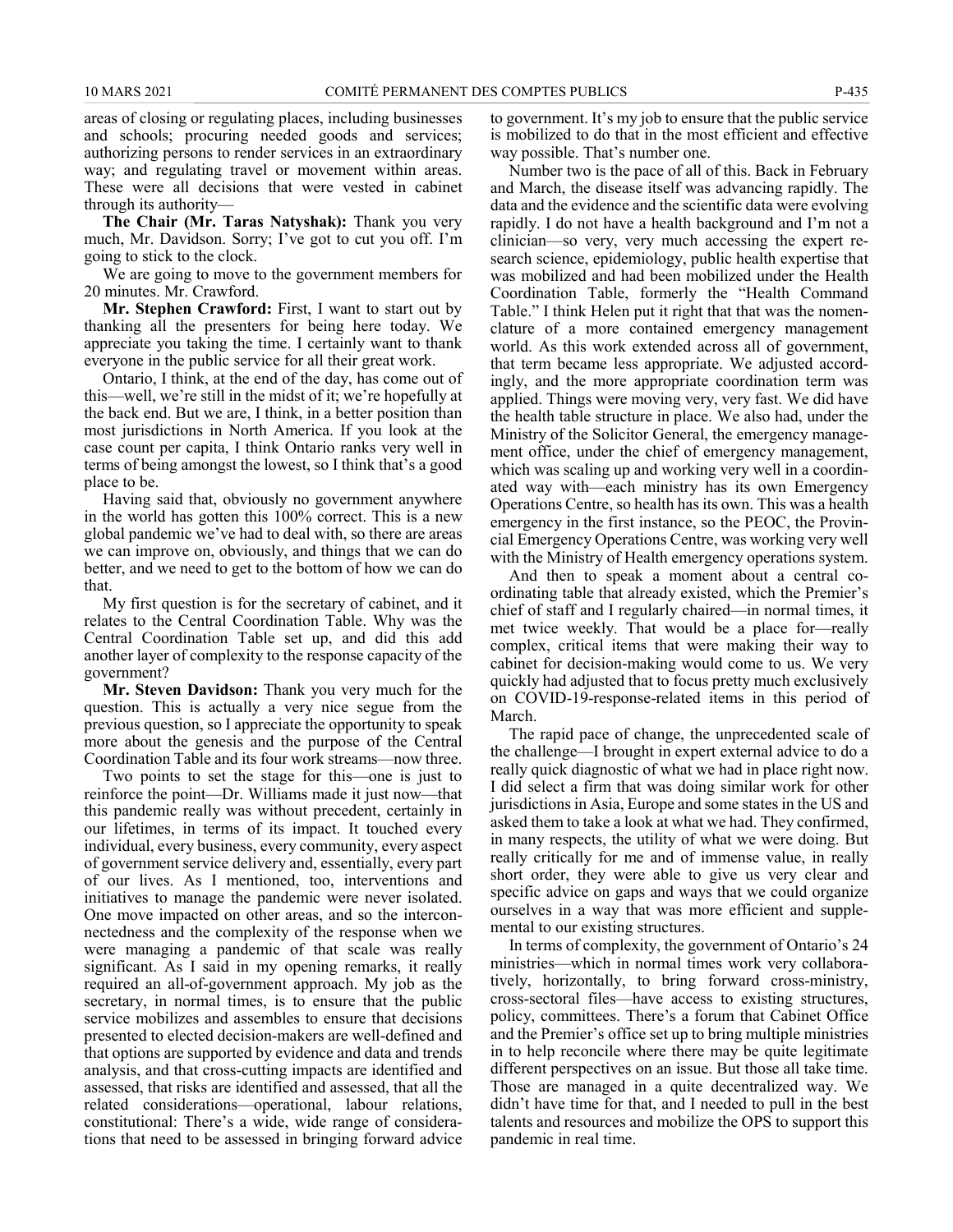Cabinet, as the decision-making body, in those early weeks and months, was meeting five days a week, sometimes six days a week, sometimes seven days a week. So, as Deputy Angus said, we had access to decisionmakers. We needed to mobilize as a public service so that we could support real-time decision-making. The world was unfolding around us. Other jurisdictions that were, in some respects, ahead of us with respect to the pace of the pandemic had undertaken measures, and so we had, to some extent, the benefit of observing the impact of those that informed our work. But fundamentally, what we needed to deliver as a public service was a nimble and responsive mobilization of resources.

Each of the four work streams that fell under the Central Coordination Table was very well and distinctly defined, with the advice of McKinsey. The health table remained the health table. We didn't disrupt that; we simply supplemented it with three other tables. I'll just describe them for a minute, because I hope this creates a picture of the crosssectoral and cross-ministry work that we brought to bear to support the response and government's decision-making.

Supply chain and domestic production strategy was one table. We had health system supply chains, personal protective equipment. There were existing supply chains and distribution channels in the health sector, but all of a sudden, PPE—personal protective equipment—was needed by other, non-health sectors. So we had a crosssectoral work stream, including education, corrections and other ministries, who needed to tap into that stock and develop brand new relationships and partnerships and access distribution channels, contribute to inventory management data gathering that they had never done before. So it was a massive amount of concerted work that happened through that cross-sectoral working group. And then the third on that was domestic production strategy. I think we all would have heard the Premier talk about his determination that Ontario would be self-reliant in this regard in the future. As committee members would know, one of the results of that work was to secure a plant in Brockville for 3M to domestically produce N95 masks.

That's an example of one of the four streams of work.

Other critical personnel: We needed to look at Ontario public service, broader public service deployment. We had a table that looked at mental health and what supports people are going to need.

Deployment of provincial services: I would use the example of digitally enabled virtual courts in the justice sector. What, in other times, would have been multi-year transformation projects were expedited in a way that I think surprised all of us. So there's focused work done under there.

And then public safety, which really leveraged the emergency management infrastructure in the system but also had a concerted focus on vulnerable populations, congregate care settings for adults—really ensuring that we were vigilant to what the emerging data and evidence was showing us about disproportionate impact of the pandemic on certain population groups.

What I did was appoint a deputy to chair each of these. Deputy Angus was already co-chair, with Dr. Williams, of the health table; Deputy Di Tommaso was co-chair of public safety—and Deputy French, of critical personnel. Supply chain actually had, first, a former deputy leading it, Kevin Costante, and then we brought in an external sourcing and supply expert, Allan MacDonald, to lead that work for a term. That was really productive, and we learned a lot from the private sector expertise that he brought to bear.

When you think of it, really—one central coordination table, four defined work streams, drawing out of the 24 ministries and the multiple agencies and really pulling in from all parts of the public sector, so I could look to each of those four deputy leads as accountable for delivery against those defined priority work streams. And they evolved over time, as the pandemic has continued to evolve.

I would just add that—and this was also what we benefited from McKinsey's advice, the external consultants we worked with on the governance model—we set up a secretariat, a small one, and we didn't build or replicate resources that existed elsewhere, but having common access to information and data from the health tables and from some of the sectoral tables so that, as a government and as leaders of the four tables and as leaders of the working groups, we would all have a common set of information that was keeping pace, as best we could, in real time with the evolution of the pandemic.

We had Jill Vienneau, who is with us today, in from one of the ministries, as the ADM to lead this secretariat. We drew on Ontario Digital Service to help us digitally enable our data-gathering. It really was, is and continues to be an all-of-government effort. In my view, had we not had that in place in order to support the central table, which, as I said, the Premier's chief of staff and I do co-chair even in normal times, because it's a very effective way of bringing in the most complex, multi-faceted, multi-ministry files for a central kicking-of-the-tires, to use a colloquial expression—we couldn't have done what we have done relying on our existing ministry structures. Ministries are very motivated and very—

**The Chair (Mr. Taras Natyshak):** Sorry, Mr. Davidson. Mr. Barrett would like to interject.

**Mr. Toby Barrett:** I'm sorry, Chair. I just want to mention that I do know some of my colleagues are also really eager to ask some questions.

**The Chair (Mr. Taras Natyshak):** Any of your colleagues who wish to interject at any time can raise another question.

**Mr. Toby Barrett:** Ms. Hogarth?

**The Chair (Mr. Taras Natyshak):** Ms. Hogarth? Yes, go ahead.

**Ms. Christine Hogarth:** Thank you. How much time do I have, Chair?

**The Chair (Mr. Taras Natyshak):** You have four minutes and 45 seconds.

**Ms. Christine Hogarth:** Maybe you can give me a quick answer, because this is really important.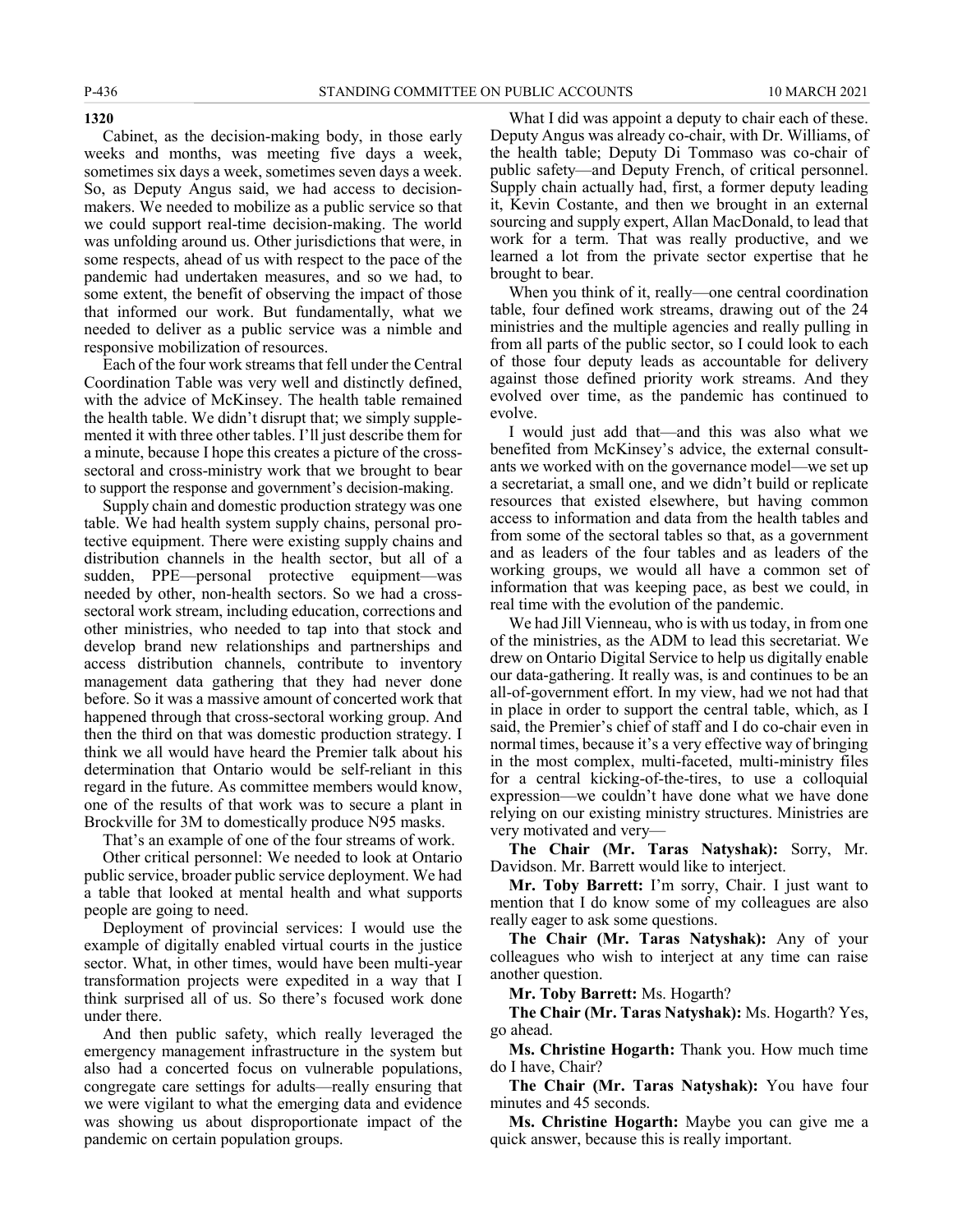First of all, I want to thank everybody for the work you are doing and echo my thanks to the front-line health care workers.

Something I hear quite often is that decisions are based on scientific evidence and scientific advice. We hear that over and over and over again. What I want to ask you is, where does this advice come from and what actually is the scientific evidence that guides these important and often life-changing decisions? I would like to ask this on behalf of my community and our business owners. Can you explain a little bit about how you obtain this advice and the scientific evidence, and subsequently, how does the government utilize this information to make these important decisions?

**The Chair (Mr. Taras Natyshak):** Who to, Ms. Hogarth?

**Ms. Helen Angus:** Perhaps I can answer that. I might ask Assistant Deputy Minister Michael Hillmer, who is the ADM for capacity planning and analytics, to elaborate on that.

We certainly wanted to have the detailed data on the spread, sources and locations of COVID-19 put into the public domain, because we know that the public wanted to understand and have assurances that the government was taking every step to ensure that the decisions and policies and programs are available on data and evidence—and so very much what we saw, what the government saw and what was put out in the public were all the same.

You've obviously met Dr. Schwartz, but there are terrific scientists at Public Health Ontario and beyond, and we make great use of them in terms of providing advice, and set up tables for scientists to meet and to provide advice; specifically, on matters related to things like treatment options and promising treatments; to the modelling of where the pandemic was shifting towards, what the growth or decline patterns might be, the patterns within specific populations—a wide variety of questions. The Ministry of Health also maintains a research branch within the strategic policy division, and they produced over 40 evidence summaries which also have been used to guide our response. Much of that work has been made public. **1330**

I think one of the things that might be an enduring part of the health care system and an asset for Ontario going forward is a data platform that has been created in order to provide the data, to allow for world-class expertise, scientific inquiry and evidence all to come together and to really advance our understanding of the science of COVID-19. I would say it has been a journey; the science has improved and been revealed to us in real time as we've been proceeding to respond to the pandemic.

As a leader in the Ministry of Health, I would say I'm very grateful to the scientists for having stepped up and provided us with their best advice—

**The Chair (Mr. Taras Natyshak):** Just one minute left, Ms. Angus.

**Ms. Helen Angus:** —and to public policy-makers for making it understandable, being available to us, and in the case of Dr. Steini Brown, Dr. Schwartz and others, also being visible to the public and making their scientific analyses available to the public and, in fact, posted on dedicated websites where the public can access those scientific briefs—and, of course, the media for covering that in great detail.

I don't know whether, Michael, you have a moment just to hit some high points or can talk a little bit later about the depth of collaboration with the researchers in Ontario, and how we've also looked beyond our borders to look at what the global-

**Ms. Christine Hogarth:** I just want to—

**The Chair (Mr. Taras Natyshak):** Unfortunately, that's all the time that we have for this round.

We are going to move to the independent members who may be on the call. Mr. Blais.

**Mr. Stephen Blais:** I have a question for Mr. Davidson. Thank you, everyone, for being here today.

In her report—I believe it's on page 7—the Auditor General outlines that in May, despite there being no evidence about the value of asymptomatic testing in longterm care, the government chose to make that decision anyway. I was wondering if you could tell us how that happened. We've just heard about how evidence informs decisions, and you've spoken, Mr. Davidson, about your table being responsible for filtering advice up to cabinet for decision-making. If there was no advice to inform cabinet of that decision, how did that all come about?

**Mr. Steven Davidson:** Thank you very much for the question.

First, neither I nor the Central Coordination Table provide advice directly to government. And I would not characterize the role that the table plays as "filtering" by any means; I would call it much more a coordination table that ensures that all aspects of an issue have been fully revealed, considered and analyzed. To the extent that the table provides direction, it's direction back to ministries.

The delivery of advice to cabinet, as I said in my opening remarks, continues to be directly by ministers responsible to cabinet and, as Deputy Angus just mentioned, a really strong, active role on the part of the public health advisers. Dr. Steini Brown, co-chair of the science advisory committee, Dr. Williams and Dr. Yaffe all present directly to cabinet and provide cabinet with the benefit of their advice and analysis—so that is very much the case.

**The Chair (Mr. Taras Natyshak):** One minute left.

**Mr. Steven Davidson:** I think, with respect to the specifics on asymptomatic testing, I would turn to my colleague Deputy Angus in a moment.

But first, just speaking more generally about cabinet's approach to decision-making and its use of the scientific evidence, I would say that—and I outlined the first principle of our response being ensuring the health and safety of Ontarians, and that has been through on the public service and on the government side with respect to their decision-making. In doing that, exercising an abundance of caution has also been a guiding principle. So there have been, certainly, and there are and continue to be discussions around a single intervention and what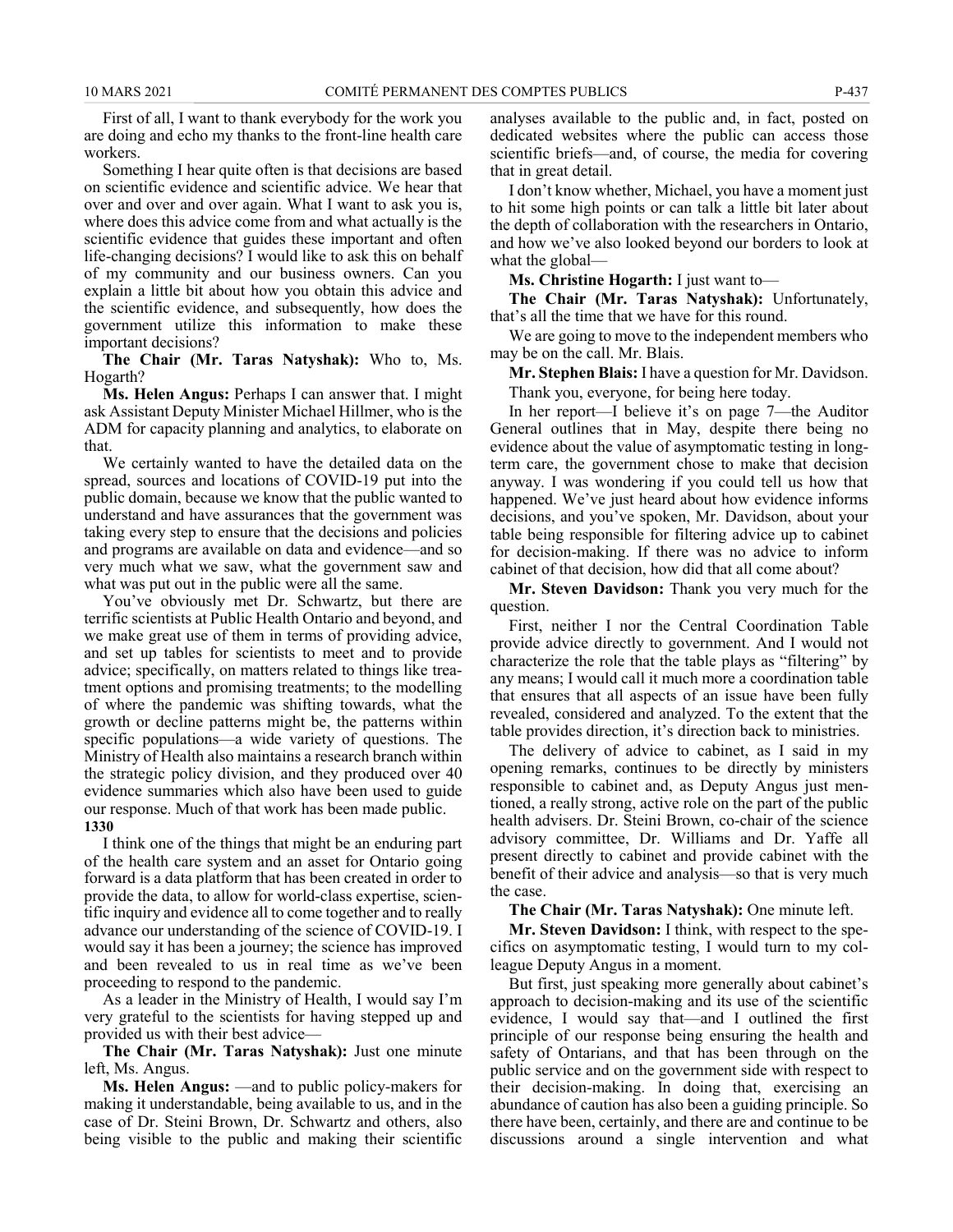unintended consequences that might create for the system. And so—

**The Chair (Mr. Taras Natyshak):** Thank you very much, Mr. Davidson. I'm sorry to cut you off again. That ends the first round of questions.

We're going to move to the second round, but I just want to offer some suggestions to members of the committee as well as those who are on the call with us today to provide us with insight and information. If we could keep the answers concise and pointed, then we can get through more questions.

Of course, to the members of the committee—if you can get through as many of the questions, don't feel as though you're being rude cutting off those who are answering. They have a lot of information, and I'm sure they could talk ad nauseam about this. But we need to keep them on focus and on point, so it is your responsibility as members to, unfortunately, cut them off when you want to roll onto another question.

With that, I will move to Ms. Bell for the second round.

**Ms. Jessica Bell:** Thank you very much for coming to this committee today.

I do want to emphasize the Chair's comments: There are a lot of questions that we have. If I do interrupt you, it's not that I'm trying to be rude; it's just that I have so many other questions to ask, as do my colleagues.

I read the Auditor General's report very carefully, and one thing that really stuck out to me was the lesson from the SARS pandemic and the need to emphasize that that precautionary principle is very important when responding to a pandemic.

Just to clarify, the precautionary principle is, if there's reasonable evidence of an impending threat to public harm, responsible efforts to reduce risk shouldn't wait for scientific proof.

What I noticed in reading the report is that there were some examples where the precautionary principle wasn't used as diligently as it could be. The examples that were given include:

—there was an assessment that the risk of COVID-19 to Ontario in March was low, even though COVID-19 was spreading elsewhere;

—there was a delay in acknowledging community spread, even though it was clear that it was;

—there was a decision to discourage COVID-19 testing at airports, even though COVID-19 was in other countries; and

—there was a decision to not require long-term-carehome staff to wear PPE and be restricted from moving from multiple facilities.

That's pretty concerning to read.

This is a question to Dr. Williams: What is your plan around applying the precautionary principle moving forward? How is it going to differ from how it has been applied before?

**Dr. David Williams:** Thank you for the question.

In looking at the concepts around the "precautionary principle"—it's one that I have been involved with for nearly 20 years, since the Campbell commission. Justice

Campbell used the term and had that type of definition. Through a number of other cases and outbreaks, we have utilized the precautionary principle on a regular basis. One aspect in there is, of course, it's not refined in its definition. It leaves it open, saying that you would not wait for scientific proof. That means you don't wait until all the case control studies and the published literature is out and all that, because, as those of us in science have experienced, that does take time to come forward, and in the midst of an outbreak or a pandemic, those processes are not readily available. So one then takes advice, goes forward on forming committees. I know Dr. Schwartz would have some comment to make on this, as well.

When one has a scientific advisory table, while they do review existing literature and evidence in regard to any questions that may arise—when you do that, whether it's various analysis, meta-analysis etc., one may find a paucity of a direct evidence link to a question. Then one brings in a number of consultants or experts in the area, and they review the material as well, and then you ask them for their expert opinion based on the best evidence they have at the time, even if it is not there, readily available, because you need an answer. Then you try to have a consent of agreement around the table of all the experts—to say, "What is your best advice at this time?" You need an answer, you need to move ahead on it, but you want it based on as much quality information as possible, even if the hard written literature is not there at that time. That was what was of concern to Justice Campbell on that matter there—that, of course, it was not readily available—but you would still use your expert opinions.

#### **1340**

**Ms. Jessica Bell:** Dr. Williams, just to clarify, I did ask specifically around how you're looking at using the precautionary principle moving forward.

**Dr. David Williams:** I was going to say that my method would be the same as I had in the past: I will continue to use my scientific advisory table. I will continue to be advised by both our provincial ones, Public Health Ontario, groups like Dr. Steini Brown, Dr. Schwartz cochairing. I use our federal-provincial-territorial committees, and they have multiple scientific committees as well. They network with international groups and experts. So it's a compilation of expert review and opinions on that matter. This has been our practice. It has done us well and continues to serve us well on that. They not only raise their consent and opinions on matters; they raise concerns and issues, bringing that forward at a time that even supersedes the precautionary principle. So I value that, I welcome that and I'll continue to do so on a forward basis—because that is how we would like to look at how we do it.

**Ms. Jessica Bell:** I'm going to move on to my next question. My next question is also to Dr. Williams. It's around the power of the Chief Medical Officer of Health.

My question to you is: What health directives or recommendations did you make to the government that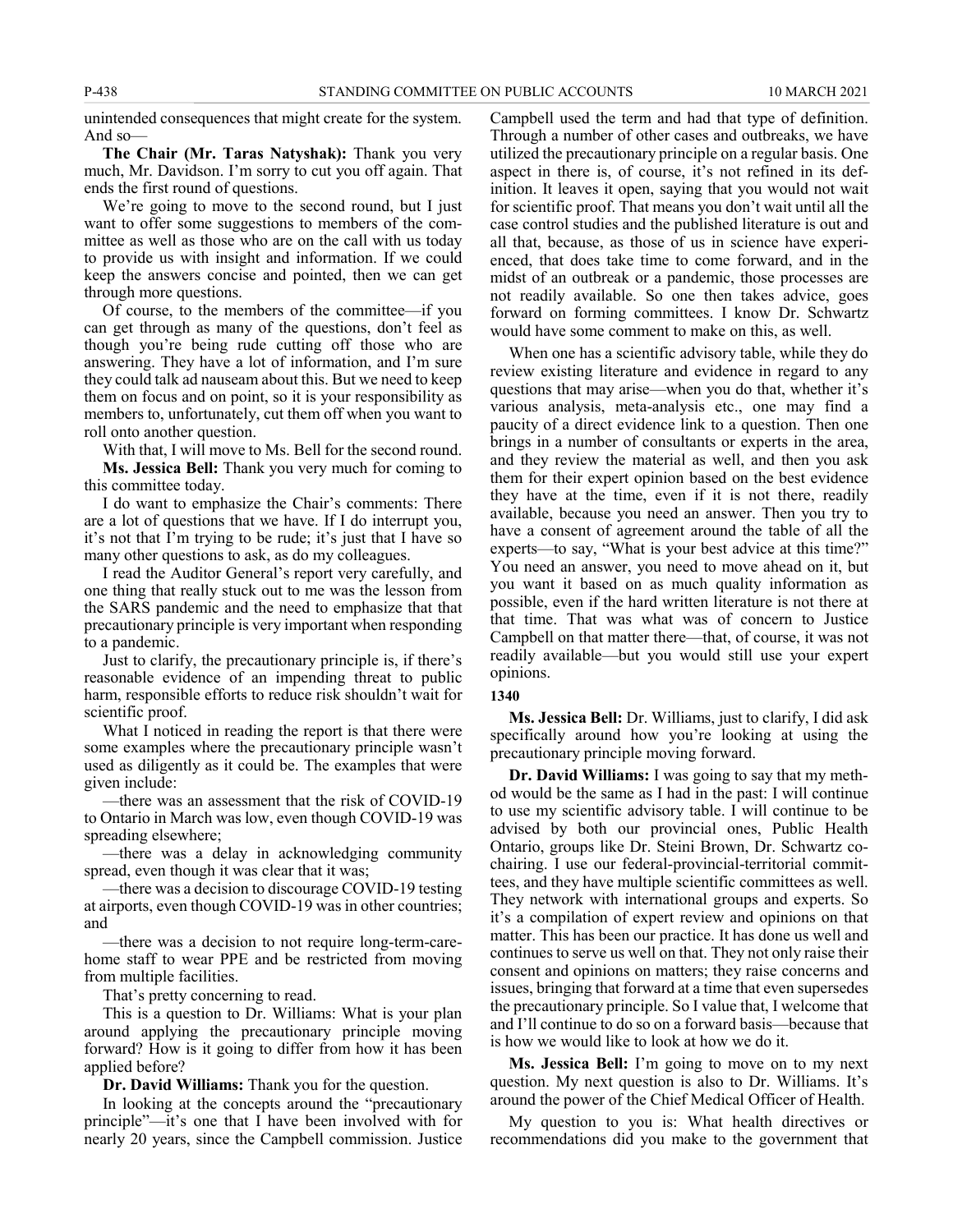they chose not to take action on or delayed taking action on?

**Dr. David Williams:** I'm thinking of all of the different ones, and as the deputy and secretary of cabinet have stated—being invited to many tables to make recommendations and directions forward, I found nearly all the ones were followed and taken action on. Some where we would like to take action were under federal authority, and we would raise that up to our federalprovincial-territorial level and see if they would take action and decision-making on that. Those, of course, were not under my direct control, and you've alluded to some already on those. So we would work with that, as well.

I found that pretty well I was not only asked or listened to on my recommendations; I was invited to make recommendations and to give advice on a regular basis to there. So I don't have any ones that I can remember were outright refused. They were brought into the venue of timing, and to go through the processes quickly to try to get—because they would have implications, as the secretary of cabinet said, and the deputy also. They would have system-wide implications, would require development of policy—financial implications, moving as quickly as possible and as rapidly as possible in there.

**Ms. Jessica Bell:** Dr. Williams, I'm going to get specific: Did you assess the risk of COVID-19 as low back in March?

**Dr. David Williams:** At the beginning of March, and working with our federal-provincial-territorial partners because we were doing this in a coordinated manner, so we kept asking and checking to see: Is Canada, at large, at risk? In the early days of March, we didn't have hardly any cases in Ontario or in Canada, for that matter. We didn't see the rise until later in the second week, and those were still travel cases coming in. So the risk for the public at large—and the same as was voiced by our federal counterparts—remained low for Ontarians, except we warned them not to travel and warned them for contact of people who had been travelling. But the general issue was still low at the outset of March.

**Ms. Jessica Bell:** You're saying that it was low back in March. Okay.

Have you recommended that workplace outbreaks in Ontario be published?

**Dr. David Williams:** We have, in outbreaks in workplaces, which gets down to the local public health level—

**Ms. Jessica Bell:** But have you specifically recommended that workplace outbreaks in the province be published? I know Toronto is publishing them, but I am asking if you have recommended that for the province.

**Dr. David Williams:** I've asked the local health units and the medical officers of health to say, "If you're carrying out an outbreak investigation in a workplace, you will publish it, as we have always done." This is our standard protocol. If it's just within the workplace and it only affects the workers, working with the proper other parts of the ministry and working with the management and coordination to ensure the safety and health of all the employees—you can work that within the construct of just keeping it with the business.

If the public is affected at large, or if you can't be sure that the public is not affected at large, then you have the requirement to go and make it public to notify them if they have been in contact with that business or have been exposed potentially through products, materials or through existing protocols with that organization.

You can make it public when it's necessary to inform and keep the safety of the public in mind, but that's a decision that a medical officer and their team have to make because they're investigating the outbreak and they know the extent of the information, or lack thereof.

**Ms. Jessica Bell:** Have you personally recommended the province introduce a provincial paid sick day plan either at the health coordinating table or the central command table?

**Dr. David Williams:** My overall position on that matter is that, combined with other aspects related to helping some individuals who have had difficulty when dealing with the quarantine policies during the period of time, whether it's because of their living situation or because of their work situation, where they may have felt pressured because of a lack of financial resources to be able to adhere to the quarantine principles—we would seek some method to assist in that matter. We found highrisk community groups and we initiated the whole aspect of at-risk communities—and looking at strategies and protocols, not just sick leave and paid leave, but other ones that are necessary to go beyond that to try to assist in those high-risk populations.

**Ms. Jessica Bell:** I'm not sure if that is a yes or a no.

I have a specific question: Did you recommend that public health restrictions on November 3 be loosened even though, from what we're hearing, Public Health Ontario did not recommend it?

**Dr. David Williams:** On November 23, 2020?

**Ms. Jessica Bell:** I have November 3.

**Dr. David Williams:** November 3, 2020?

*Interjection.*

**Dr. David Williams:** Correct; thank you. At that stage, then, we were going through the process that—they had already moved down to stage 3 and opened at the level during the summer, August and September. In that time in November, we were starting to introduce the concepts of stepping back up—to say, "Should we go back up and reverse the order and go into stages 3, 2 and 1?"

As you know, at that time, we had already implemented the stage 2 option for certain of our health units, and we started to introduce the concept of the framework and a tiered structure to reimpose limitations in the province area by area, because the impact and the changes were not consistent and homogeneous throughout the province. At the time, we looked at the 34 public health units and their respective jurisdictions and their data.

**Ms. Jessica Bell:** One thing that came up in the Auditor General's report was the lack of clarity around how decisions were being made with the coordinating table and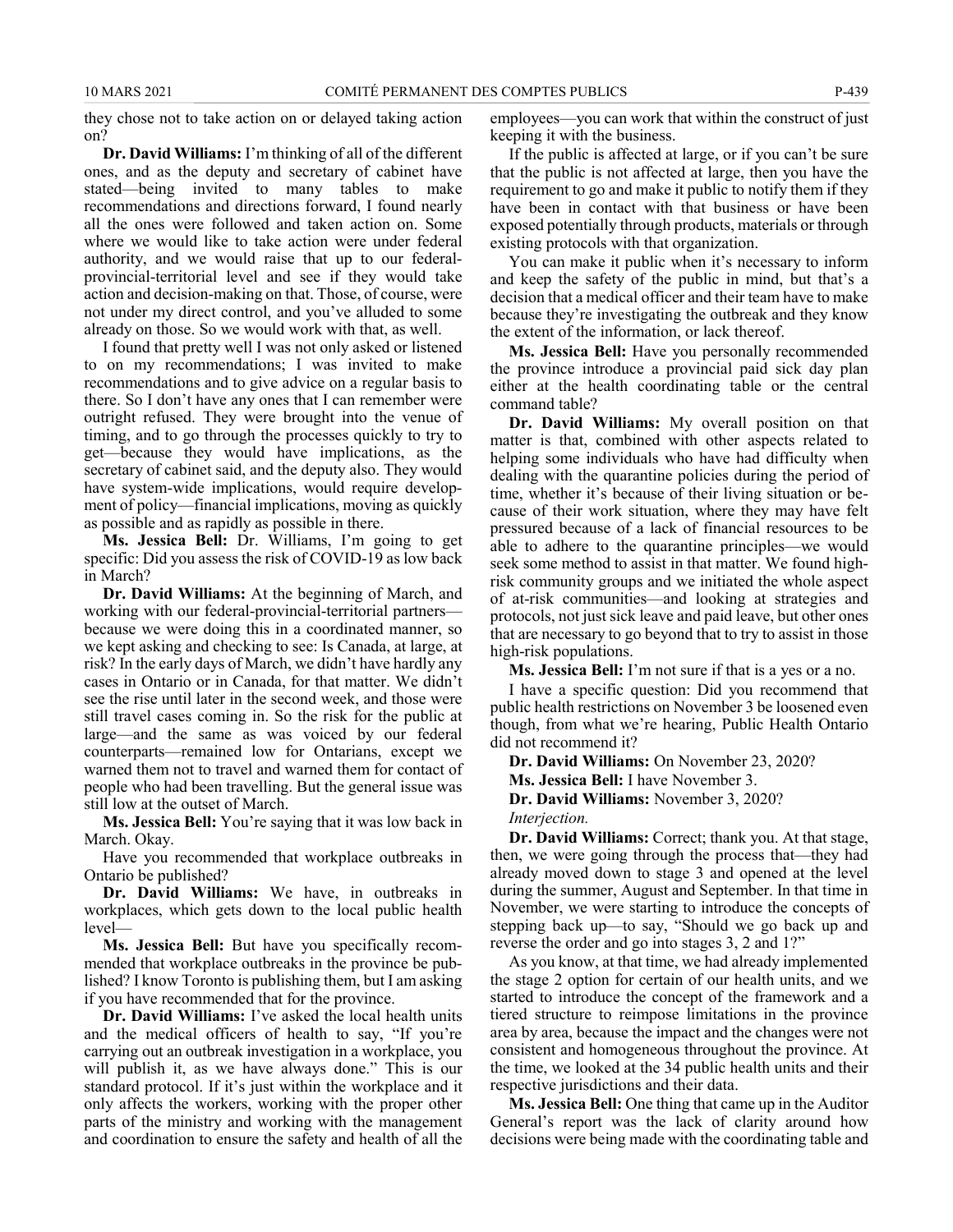then also the central command table. One of the recommendations that they had was that there is a clearer record of decisions and meeting minutes recorded during those meetings, and that relevant ones are published.

Can you commit to moving forward on the Auditor General's recommendations? This is a question to Steven Davidson.

**Mr. Steven Davidson:** Thank you for the question.

There are records of the meeting, certainly of the central coordination table, that record action items. Those are distributed after every meeting. We do keep a record of action items coming out of a meeting, as I've said before. It's not a decision-making table, so there is not a relevant record of decisions, per se.

Maybe, if you would like, I would refer to Deputy Angus to talk about the record of decisions at the Health Coordination Table.

**Ms. Helen Angus:** We do take detailed notes. In fact, that was one of the overall project management functions to support the Health Coordination Table that was enhanced over the summer—and the establishment of the dedicated office.

#### **1350**

From the outset, we have been reporting out summaries of the meetings and posting them publicly. For stakeholders, we have weekly or biweekly—depending on the season—meetings of our collaboration table, which includes over 30, I think, provincial associations, and we generally review the state of the pandemic and drill into specific topics and actions and engage in a dialogue around those, many of which are the subject of the Health Coordination Table deliberations that week.

So I think that we have been doing pretty good recordkeeping from the beginning—but also the reporting-out and that continues to this day.

I don't know whether Associate Deputy Minister Alison Blair would like to comment further, since that has been in her purview, supporting the work of the Health Coordination Table.

**The Chair (Mr. Taras Natyshak):** We're just going to get Auditor General Lysyk on the record here first. Bonnie?

**Ms. Bonnie Lysyk:** At the time that we did the review, we looked at a period from January to the end of August, and during that period we looked at what was being published and the content of what was being published. And so we do have in our report a differentiation between what is being published and what the intent is of the recommendation. The intent of the recommendation is to allow people to understand what views were expressed and what information was discussed at the committee meetings, rather than the ultimate decisions.

We did hear back from the stakeholders to the initial meetings in that period of time. I can't comment on what changed subsequent to the end of August, but during that period of time, members who participated in the committee did wish they had more information to understand what decisions were actually taken, and what the response was to comments that were provided to negate the reasons why some of those decisions weren't taken.

So we were looking for more fulsome information. Having said that, there is information published on the website, but the report details what we were looking at in terms of that recommendation, what we thought the public and the participants would appreciate.

**The Chair (Mr. Taras Natyshak):** Ms. Bell.

**Ms. Jessica Bell:** That was also my assessment from reading the Auditor General's report—that there was a discrepancy between what information the government was sharing and what information the public would deem as reasonable in terms of meeting minutes.

I want to talk a little bit more around the role and powers of the Chief Medical Officer of Health. When I read the Auditor General's report, it showed that the Chief Medical Officer of Health didn't lead Ontario's COVID-19 response and should have. When I look at the list of names in the command table, I don't see the Chief Medical Officer of Health's name there. And when I read the Auditor General's report, it did say that in the interviews that were taken and in the review of documents that was made, it was not clear that the Chief Medical Officer of Health was acting, in all practical terms, as the co-chair of the Health Coordinating Table. I would appreciate your response on that.

What is your assessment of the auditor's assessment of the Chief Medical Officer of Health's role, and what is your plan to give the Chief Medical Officer of Health more of a leadership role moving forward?

#### *Interjections.*

**Ms. Jessica Bell:** Yes, I think you probably have a better understanding of who would be best to answer that question.

**Ms. Helen Angus:** I will start, and then maybe Dr. Williams can join in.

This has obviously taken up a fair bit of airspace, and I think it was a function of the translation of the whole senior management committee of the Ministry of Health being part of the then command table. Of course, Dr. Williams was part of it—so my mistake, perhaps, for not drawing out his role specifically in that documentation.

I can tell you that Dr. Williams has been and continues to be the subject matter expert, the leader of the public health response throughout the pandemic. The fact that I happen to functionally chair the meetings is mostly so that Dr. Williams can make his highest and best contribution in terms of the subject matter of public health. It is on Dr. Williams that I, as the deputy, and the command table—

**The Chair (Mr. Taras Natyshak):** One minute remaining.

**Ms. Helen Angus:** —have relied upon his expertise from the beginning. I meet with him and Matt Anderson and a few others every morning at 7 o'clock, and we discuss the state of play. We work together on the agenda planning for every coordination table meeting. I support him in his role in terms of preparation of materials and advice to cabinet.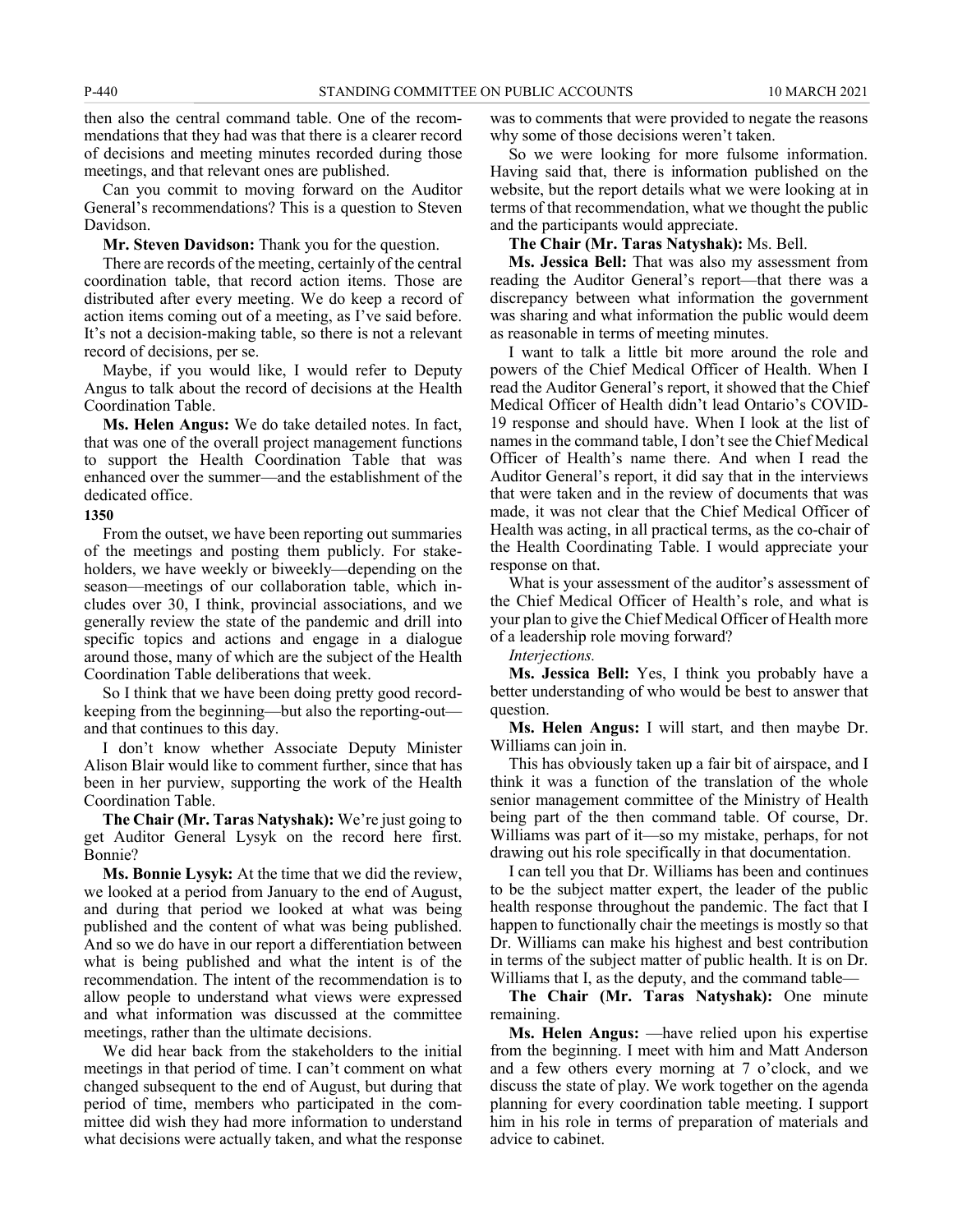His role has been, I think, central and essential to the pandemic response that we have mounted in Ontario. I just want to thank him for his tireless effort and his leadership. As an expert in public health, he has brought—

**Mr. Taras Natyshak:** Thank you very much, Ms. Angus. I'm sorry to cut you off.

We are going to move to the government side for another 20-minute rotation of questions, led by Mr. Cuzzetto.

Mr. Cuzzetto, go ahead.

**Mr. Rudy Cuzzetto:** Thank you all for being here today.

I have watched and listened to a number of technical briefings throughout this pandemic, and I could see firsthand that Public Health Ontario has played and continues to play a big role in assisting the government in its decision-making process.

I would like to ask Dr. Williams and Colleen Geiger to speak a bit about the background of PHO and to take us through the important role they have played in assisting the province to respond to COVID-19 and protect the people of Ontario.

**Dr. David Williams:** Thank you for that question, because it's a critical one, and one that is very important to me throughout this process.

One thing that's key when you're dealing with such a huge issue like this, and having watched and been part of the team supporting previous Chief Medical Officers of Health in dealing with SARS and dealing with other responses—the presence of a scientific advisory group was found critical.

When I was called down to work with SARS and assist Dr. Sheela Basrur at that time, working with the SARS scientific table in parallel demonstrated how critical that was and how much more we need it. As a result, when we did go through the process of carrying out Operation Health Protection—which had two parts to it. One was the formation of an agency. We didn't have an agency in Ontario. At that time, BC did and Quebec did; Ontario didn't. We worked hard to create the agency, and I was part of those initial days of putting it together, with a vision and ideas that we had in mind of how such an agency would be structured, how it would take place. Even as the first chair and then co-chair of the Provincial Infectious Diseases Advisory Committee—we knew that one day we would have a number of things in there, housed in the Public Health Ontario agency. It was called the Ontario Agency for Health Protection and Promotion in those days—and that's what the act is called.

So we worked hard to get that institution put together the early days of temporary structures, and then how to form and get the staffing, the different resources in place. And then, through its evolution, under its initial director, Dr. Vivek Goel, and working through that period of time with the board in different areas, seeing that the agency would have a different relationship with the Office of the Chief Medical Officer of Health and how that would be a special adviser to the Chief Medical Officer of Health in there—such that, compared to some agencies, where Chief Medical Officer of Health and his or her staff have various

roles and functions in connecting and coordinating at different levels with the agency, this was seen as a different one than a typical arm's-length agency that one didn't have that much contact with, except through memos and documents. So as a result, we always have had a good working relationship, respecting the autonomy and the arm's-length distance of the agency.

**1400**

Later, of course, where I was the acting chief medical officer of health back then, we incorporated the public health laboratory system into the agency—that was a tremendous dynamic—and then later, when I was in my acting role, benefited from the role of not only the agency, with the expertise being in many areas, not just in epidemiology but in infectious disease outbreak management, IMS structures, infection prevention and control and many other components that were there, but with the laboratory, with the expertise of newly recruited people such as Dr. Vanessa Allen, as the chief medical microbiologist at that time. Having that level of expertise in Ontario was a huge step forward in preparing us for many outbreaks to come and many issues related to public health.

As a result, then, the role of PHO in the pandemic right from the get-go, they were our scientific advisory group, and they were critical in some of the early phases. That's why, when we started off this one in January, we were talking with them in the second week of January, when we saw some of the HPOC notices from the federal government about this new entity—what does it mean? What does it consist of? As compared to SARS, right away, we had genomic sequencing coming through, before we even knew what the signs and symptoms definitely were—and all those discussions. They were instrumental, one of the first provinces to develop a laboratory test—in Ontario, the polymerase chain reaction. Doing all that quality testing and how it was set up moved us well ahead on our testing protocols etc.

It has been a very intense time—heavy work for the agency coming on a formal basis, an informal basis, getting on the end of the phone, sending emails over, asking for answers to many questions at different times. So there's a formal process, and there's very much an informal process, where they can get on the phone and some of the VPs would call me up and say—or the director then, working with Dr. Donnelly, very much on a phone call, quick basis: "You need to know this. You need to be aware of that. I think you should think about this." It was invaluable to have that information coming—and their involvement sometimes at the FPT level, as well, that made Ontario one of the leads in bringing scientific evidence and information and critiquing that information at all levels of tables and coming to the so-called command table, the Health Coordination Table. Dr. Donnelly was one of the initial members at the table—as well as with our first press conference announcing our first case in Ontario. Dr. Donnelly from PHO was at the table and has been many times in the past, at different conferences.

So they have been instrumental, they have been a team partner on that all the way through, and we have depended,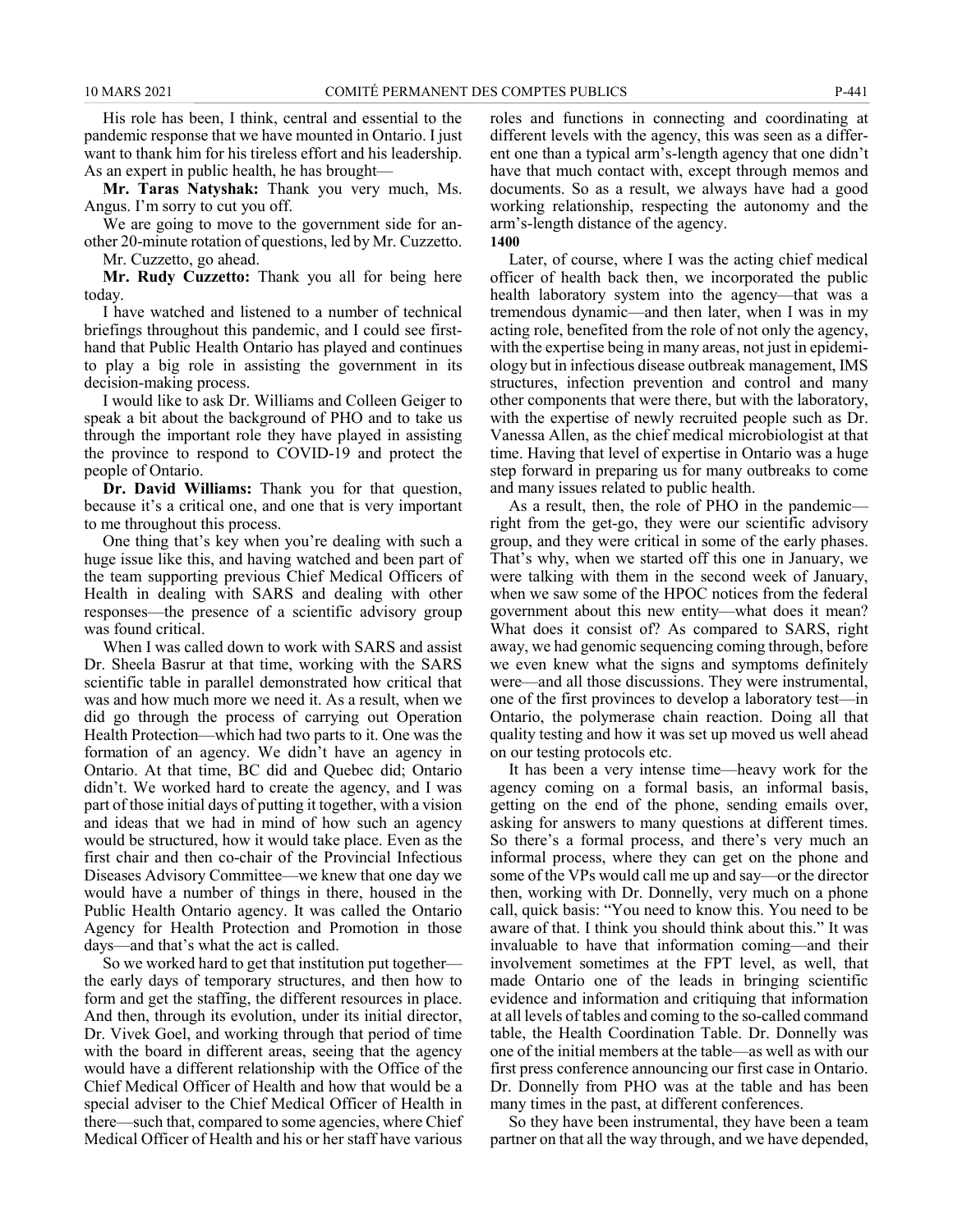are depending and continue to depend on them in many ways, let alone the daily publishing of data and analytics, which some provinces haven't got to the same level, and the extent and the sophistication of that kind of data reporting.

I'm going to hand it over and hear what Colleen Geiger would like to say about how she sees Public Health Ontario—and she may ask some others to comment on how that is involved with us and the intense work in working collaboratively with them throughout this process. If that is okay, Chair, I would ask Colleen Geiger to make some comments accordingly, and if others want to make comments—

**The Chair (Mr. Taras Natyshak):** Actually, I'm going to interject and give the floor to MPP Anand, who has another question.

**Mr. Deepak Anand:** Chair, I'd like to echo what my colleagues have said: that we've gone through and we're actually still going through a tough time. As we all do, I would like to thank everyone on this panel for your service. Definitely, it wasn't an easy task.

I'm a member from Peel, and Peel is the home of highrisk communities. The data shows that cases per 100,000 are around three times compared to less diverse neighbourhoods.

On behalf of my communities, I'd like to ask the panel, what was your advice to the cabinet on how to support these hard-hit communities—that's question number one—and what targeted supports should be provided to them so that they can be out of it quickly?

**The Chair (Mr. Taras Natyshak):** Who was your question directed to?

**Mr. Deepak Anand:** Anyone on the panel can do it.

I see a hand raised. So, Rhonda, do you want to go?

**Ms. Rhonda McMichael:** I'm happy to address that question.

I'm Rhonda McMichael. I'm assistant deputy minister of population health initiatives at the Ministry of Health.

We know from the data that COVID-19 doesn't affect all populations and neighbourhoods equally. Evidence shows that racially diverse, newcomer and lower-income populations, who often live and work in challenging settings and may face language and cultural barriers, are particularly hard-hit. Unfortunately, it's in these communities where we see COVID-19 continue to spread. Containing the virus requires tailored, community-based responses to address systemic barriers and the issues of these communities.

That's why the ministry mobilized the High Priority Communities Strategy, providing \$12.5 million to support lead community agencies and community partners—very much a community-led strategy, in 15 priority neighbourhoods in Durham, Peel, Toronto, York and Ottawa, such as Bramalea, parts of Mississauga, Rexdale, Scarborough, western and eastern York, Durham west and central Ottawa. These jurisdictions were selected due to their high COVID-19 prevalence, low testing rates and sociodemographic barriers to testing and self-isolation, and the ministry has started to collect that very important sociodemographic data, which has helped us to target this community very specifically.

As part of the strategy, local lead agencies work with Ontario Health, public health units, municipalities and community partners to deliver key interventions for the hardest-hit neighbourhoods. The interventions are focused on three key pillars: community outreach and engagement, increased access to testing, and wraparound supports that use a case management approach. These interventions are designed to support self-isolation for those who test positive, have been in close contact with COVID-19 patients or are awaiting results, and to mitigate the disproportionate negative impact of COVID-19 on these vulnerable and marginalized communities by connecting individuals with wraparound financial and essential supports.

I'll detail some of the initiatives and actions under way as part of the strategy.

The first pillar is tailored community outreach and engagement, just to ensure that people are aware of the services and supports that are available. This is very much a building-by-building strategy, a boots-on-the-ground strategy to provide intensive outreach efforts so that individuals are aware of what is available to help them get through this crisis. Lead agencies have developed communications materials that are culturally and linguistically appropriate and sensitive, including flyers in a number of languages, social media strategies and engagement with key community leaders and faith leaders to ensure messages are delivered effectively from trusted sources. That means using community newspapers, faith group news bulletins, mail-outs, WhatsApp—where people are really getting their information. By the beginning of this month, 526 partner organizations like food banks, social services and health services are supporting the strategy's 15 lead agencies. More than a thousand community ambassadors have been engaged to deliver this outreach and to reach out to members of the community. Lead agencies and their ambassadors have contacted almost 60,000 people directly and distributed over 36,000 PPE kits, so thousands of people in these hard-hit communities are now better informed, supported and empowered to protect themselves and their family members.

The second pillar is increased testing, so that has undergone for a number of months—this means mobile testing; new community testing sites at pharmacies and in the community; pop-up sites; expanding site hours, so that people are able to get there; partnerships with paramedic services to increase the capacity and the resources; providing transportation, so people can get to and from testing sites; participating in the rapid screening program, so that we can use the latest technology; and working to see about the efficacy of saliva testing, to make it more accessible. We see in South Asian communities in Peel and York, and the Chinese and Tamil communities in Markham, that pop-up testing and access to testing have been increased significantly. At the beginning of the month, there were 30 community testing sites—that represents 25% of all of the community testing sites in the province. So while many of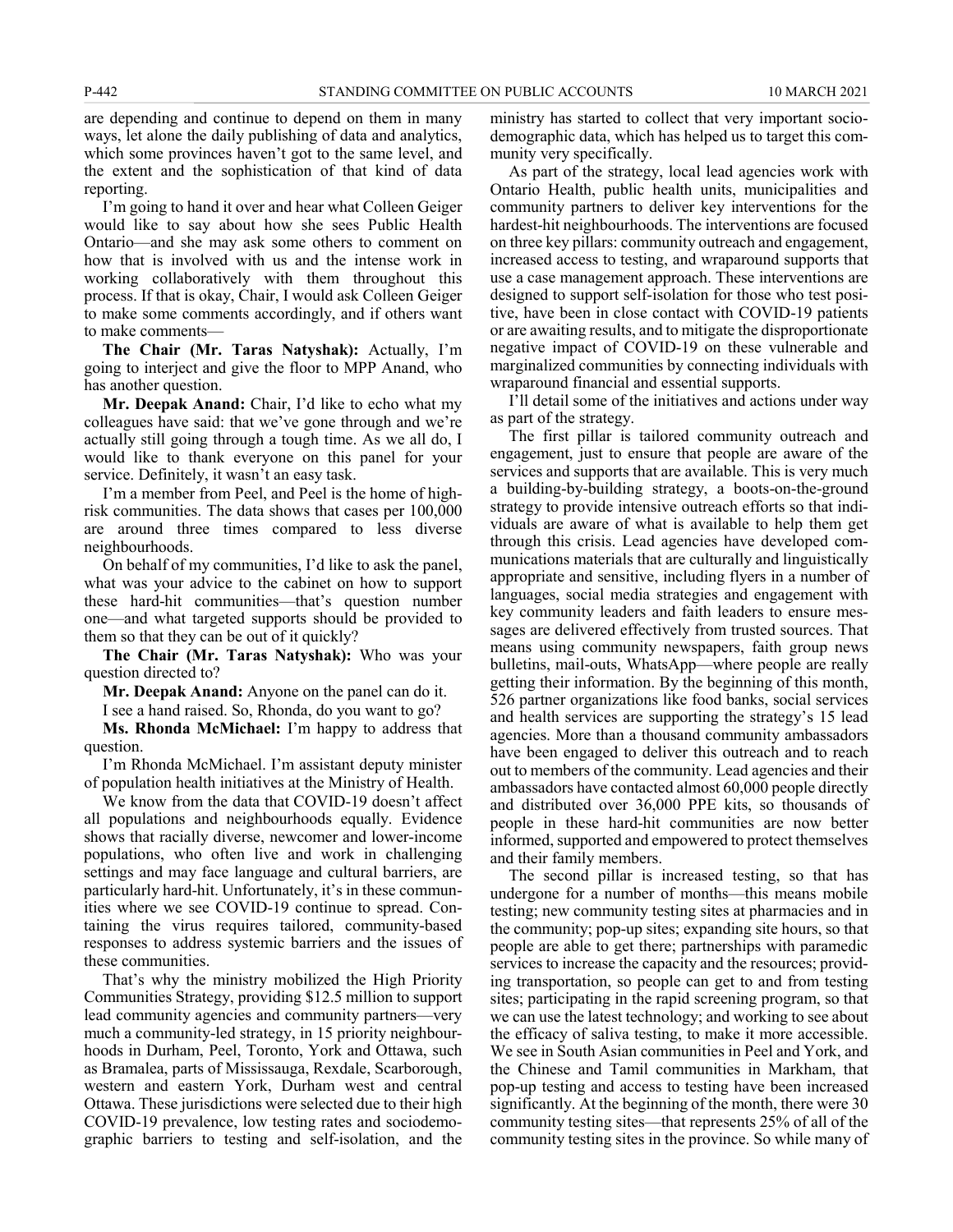these communities have struggled with lower testing rates, we are seeing improvements in Mississauga, Peel and Durham.

Finally, perhaps the most important pillar of the strategy is around wraparound supports. I know MPP Bell was asking about sick leave and those types of benefits. This strategy really focuses on providing those types of supports directly to individuals—whether they need grocery deliveries or emergency financial assistance so they can self-isolate safely at a hotel or at a designated isolation facility or in their own home. Emergency financial assistance is being provided, through federal sick leave benefits, up to \$500 a month. The province is providing \$733 in additional provincial emergency assistance funding to help with short-term financial obligations. If you are a family or if you have children, that amount does increase. More than 3,600 people have received this support in the last two months alone—and that's just the case management support. Other people have been able to avail themselves of other services. In addition, the province has invested \$42 million to create 1,500 spaces in 11 isolation centres in those communities—Toronto, Peel, York and Durham. The voluntary centres also provide wraparound supports, including meals, security, transportation and links to health and social services, all free of charge. Hundreds of people are using these facilities every week. **1410**

So far, the results of the strategy have been very strong, and we measure that by outcomes; in particular, decreased COVID-19 positivity. While we see rates across the province are lowering in general, many of the communities are overperforming. Weekly per cent positivity in priority communities has been reduced to 4.3%, which is higher than the general population still, but as of March—

**The Chair (Mr. Taras Natyshak):** Excuse me, Ms. McMichael. Mr. Anand would like to ask another question.

**Mr. Deepak Anand:** I really appreciate the work you have done; again, my request is to please continue doing it. We still see the numbers not coming down, so that targeted approach is still required.

I thank the government—we actually got \$10.7 million this morning. I will pass the baton to my other colleagues if they want to ask—but again, thank you so much for that.

**The Chair (Mr. Taras Natyshak):** Are there any other questions from the government members?

Mr. Parsa, you've joined us just halfway through, so I need you to just tell us who you are and where you're at.

**Mr. Michael Parsa:** No, Chair, I was here from the beginning—but I will tell you, I'm Michael Parsa, and I am at Queen's Park. I'm in Toronto, Ontario. I have been here.

**The Chair (Mr. Taras Natyshak):** Sorry, Mr. Parsa. You weren't here this morning when we did the roll call. For the record, we need—

**Mr. Michael Parsa:** I apologize. I am here in Toronto, Ontario, Chair.

Can you tell me, please, how much time we have left? I just want to know which—

**The Chair (Mr. Taras Natyshak):** You've got four minutes left on the clock.

**Mr. Michael Parsa:** Thanks very much, Chair.

I want to start off by thanking each and every one of you, not just for being here, but for all the work you have done in the last year or so. In particular, I want to thank Dr. Williams for everything you have done, and Deputy Minister Angus. Thank you so much, on behalf of all my constituents. It hasn't been easy, we all know.

As always, I also want to thank the Auditor General and her office for all the great work that they have done.

Before I ask a question, I just want you to know that my role on this committee is not to be critical. I want to ask questions that are objective, because I want to learn from lessons in the past, good or bad, as we move forward.

The area that I'm going to be asking about, and you briefly touched on this, is testing. I want to ask more about rapid testing. This will not be a secret—it's top of mind for everyone. It was a hot topic for everybody throughout this pandemic, and I think it's going to be, as well. If you think about rapid testing, testing in schools or in workplaces when more and more people return, and places like long-term-care homes, for example—testing has been and it's going to be a critical component of this pandemic, and in particular, for us to be able to slow the spread of the virus.

I was wondering if you can take me through some of the work that has been done to improve testing capacity over the course of the pandemic up until now and the plan as to how we're going to be—because as critical and as important as inoculation and vaccinating people is, I still think testing is important. I'm sure you'd all agree how important testing is going to be. If you don't mind, specifically touch on, as much as you can, rapid testing, please.

**The Chair (Mr. Taras Natyshak):** Who is your question directed to?

Ms. Angus, I saw you raise your hand.

**Ms. Helen Angus:** I'll start, and then I'll ask Fredrika Scarth, who has done an awful lot of work on rapid testing, to jump in.

I just want to say that Ontario is actually a leader in the country in the deployment of rapid tests. We're pretty excited about their utility in helping us manage the pandemic. We've been deploying rapid tests to a whole lot of different environments, some being in long-term care, workplaces, schools.

There are two kinds of rapid test. One is the rapid diagnostic test, and one is a rapid screening test. Both are finding great purpose in our pandemic response. In fact, I think our team has been invited to go and talk to other jurisdictions so that we can be encouraging of their rapid testing efforts, because our experience and use of rapid tests is the deepest and most widespread and diverse in the country.

Fredrika, can you say a few words about that and answer MPP Parsa's question?

**The Chair (Mr. Taras Natyshak):** You've got one minute left, Ms. Scarth.

**Ms. Fredrika Scarth:** Thank you.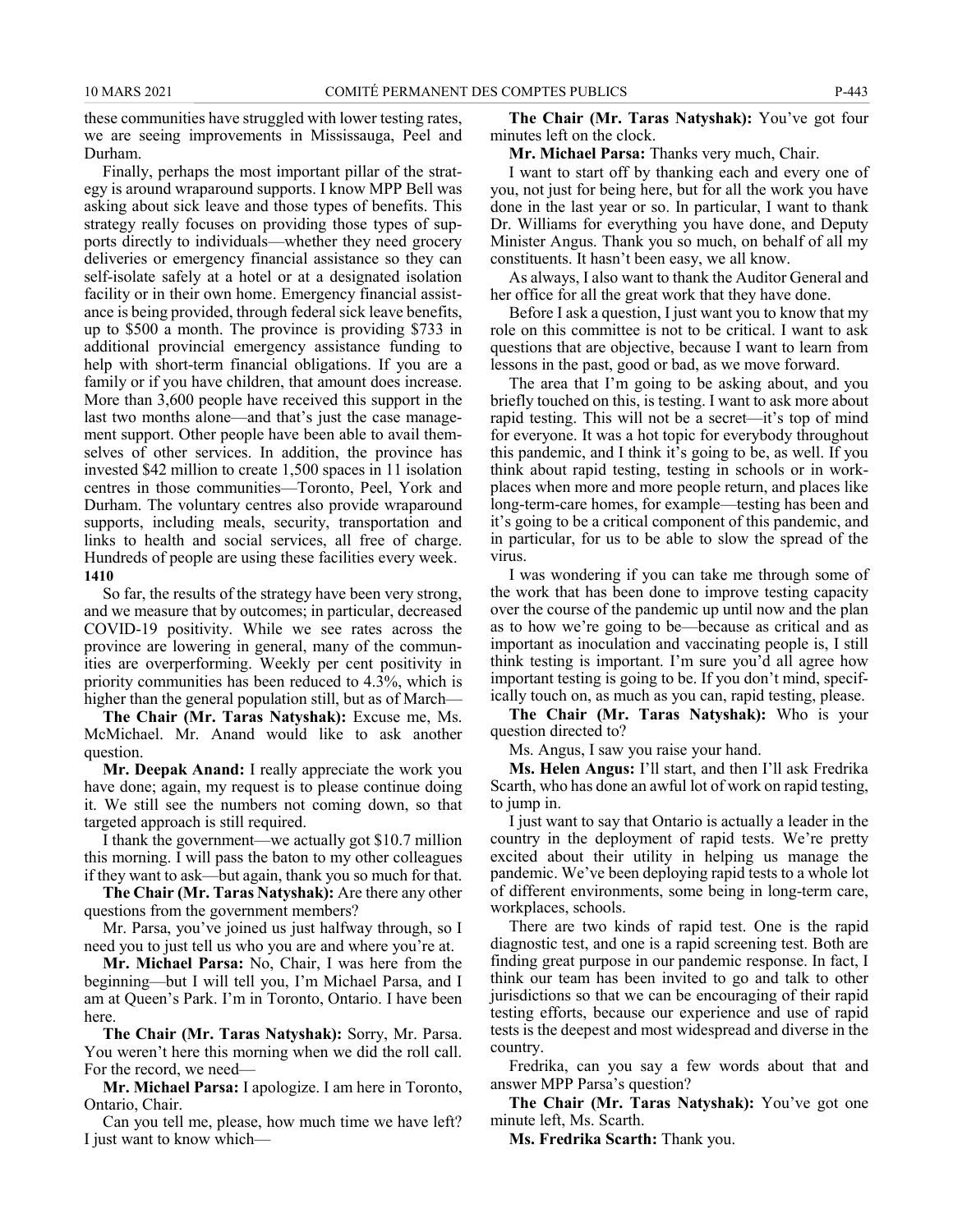As the deputy noted, we've been working to expand and make accessible rapid testing across a range of settings since the tests were first approved by Health Canada in the late fall of last year and became available to us in the province in mid-November of last year.

The deputy noted that there are two kinds of rapid—or point-of-care—tests that we have available in Ontario. One is rapid diagnostic, and that is particularly helpful and useful for us as an adjunct to our overall pandemic response in communities that are remote, rural, Indigenous, where the testing turnaround times can be lengthy simply because of remoteness and the length of time it takes to move a sample specimen to our lab system. And so we have—

**The Chair (Mr. Taras Natyshak):** Thank you very much, Ms. Scarth. I'm sorry to cut you off.

I appreciate the efforts of committee members on the second round.

We've got three minutes allocated to the independent members. Mr. Blais.

**Mr. Stephen Blais:** Dr. Williams, this is for you.

The Auditor General has pointed out that the SARS commission recommended that, during an infectious disease outbreak, your position should have operational independence from the ministry. Further, the Health Protection and Promotion Act provides the power for you to be able to provide directives to public health care providers and medical officers of health. But she has also indicated that you chose not to take that action under your authority and that you would consult always with the ministry—or consult with the ministry or others. So I'm wondering if that's true and why you chose not to exercise those authorities.

**Dr. David Williams:** Thank you for the question.

I would start by saying that I have powers and authorities, same as a local medical officer of health; one chooses to use them when one needs to use one. One uses their influence as far as direction. If one achieves the result through education, awareness and knowledge, one doesn't have to use directives unless they're necessary to carry out certain legal requirements. That permits people to take action where they would need to be empowered or for legal constraints that have to be overcome in that matter.

I found throughout this whole process here the main aspect is, one, having a good, collegial working relationship with all LHINs—especially all my medical officers of health in the field, where they'll feel free to call me up, we talk to each other, we give direction, advice and all that. They may say they need some assistance or they don't, they need an order or they don't need an order.

A directive is something that, when we did SARS—

**Mr. Stephen Blais:** Mr. Chair?

Excuse me, Dr. Williams—

**The Chair (Mr. Taras Natyshak):** Mr. Blais, go ahead.

**Mr. Stephen Blais:** Dr. Williams, let me cut to the chase: Who at the ministry did you consult with before providing these directions? The recommendation from the commission is for you to act independently of the ministry.

**Dr. David Williams:** If you're asking about the actual writing of directives per se, as a final legal tool to take action, there was extensive consultation with our legal counsel, looking at the needs, with our scientific advisory table—from PHO, from my fellow staff in my office, of my associates and others who looked at it very carefully.

In the SARS one, our experience was that when one wrote out directives ad nauseam, the field complained bitterly saying, "This is confusing. They're not what you're talking about—they're piled up, and we can't follow the process. If you do this again, don't write them like that. Write a few, write them well, write them carefully and make sure they deal with all the points and matters that are in there; and please consult with us if you're going to do one, because we can give you valuable advice." That came from wider sector stakeholder consultations. Why? Because it's a tool that enables many people to do the right thing the right way, and by having their input on it, we start off with a lot of compliance right from the get-go. But it's a legal tool that is empowering, not limiting that matter, so—

**The Chair (Mr. Taras Natyshak):** Thank you very much, Dr. Williams.

**1420**

We've got time on the clock for a third round. It will be truncated, in that the government—it will be nine, nine and three, so with that, we will begin back to the opposition.

I just want to remind committee members that it is our obligation to try to stay close to the report provided to us by the Auditor General, because we're going to have to write a final report and so the information, the questions that we're asking, should be relevant and relative to the report. I know you can do whatever you want, should you choose, but when you ask broad questions, you're going to get broad answers. That doesn't serve this committee well, nor does it serve the public well, when we are faced with the task of presenting a comprehensive report. Please stay focused on the job at hand. Make your questions concise.

And for those who are attending from ministries, please try to keep your answers concise and pointed, as well.

With that, Madame Gélinas, the floor is yours.

**Mme France Gélinas:** My first question will be to Dr. Schwartz.

Public Health Ontario leads surveillance. Do you think that the scientific and technical advice that you have made during the pandemic should have been made public?

**Dr. Brian Schwartz:** With MPP Gélinas's permission—could I turn this over to Ms. Geiger, who is the president and CEO?

**Mme France Gélinas:** Sure.

**Ms. Colleen Geiger:** I'm Colleen Geiger. I'm the acting president and CEO at Public Health Ontario.

Just to clarify—the question was to do with whether we should make our advice public? Is that correct?

**Mme France Gélinas:** Correct.

You do public surveillance through your work at Public Health Ontario.

**Ms. Colleen Geiger:** Yes.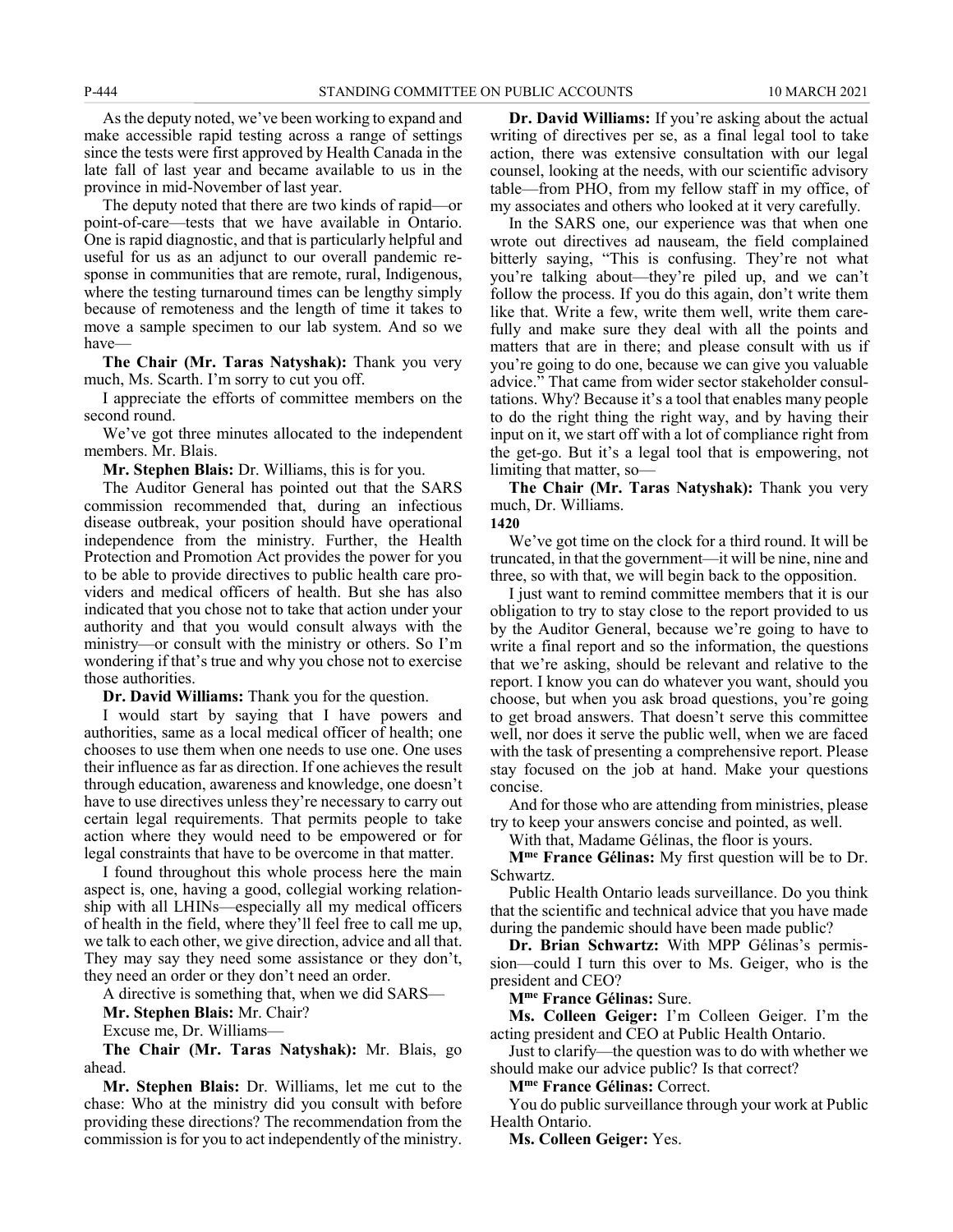**Mme France Gélinas:** Do you think that the recommendations you make, the advice that you make should be made public?

**Ms. Colleen Geiger:** With respect to surveillance, we publish epidemiological reports. In fact, we've published over 450 reports since the beginning of the pandemic.

**Mme France Gélinas:** During the pandemic, do you figure that as you were giving advice to the different tables that this advice should have been made public?

**Ms. Colleen Geiger:** I would say it depended on the construct of the table. We have made our information and certainly our epi reports are published. They are available on our website. If information is requested of us in confidence, we have delivered that in confidence.

With respect to our general release of knowledge products, we do go through, as is required by our memorandum of understanding with government, a notification process—

**Mme France Gélinas:** How much of the advice that was requested of you was requested in confidence?

**Ms. Colleen Geiger:** I'm not sure that I could answer that question—

**Mme France Gélinas:** Has any of it been required in confidence?

**Ms. Colleen Geiger:** Yes, we have been asked to provide information in confidence.

**Mme France Gélinas:** Were you asked to sign a confidentiality agreement at any point?

**Ms. Colleen Geiger:** I have not personally been asked to sign a confidentiality—

**Mme France Gélinas:** Has anybody else you know been asked?

**Ms. Colleen Geiger:** I am only aware in the context of participation at the Public Health Measures Table that there was a protocol with respect to that, for which members of Public Health Ontario who were on that table did sign non-disclosure agreements, as was expected of other table members. That's the only example I can think of that I could give you directly—

**Mme France Gélinas:** How many people were asked to sign those non-disclosure agreements?

**Ms. Colleen Geiger:** I'll see if I can find a specific number, but that would be a very small number; somewhere probably between one and three.

**Mme France Gélinas:** But not you?

**Ms. Colleen Geiger:** Not me. I'm not a member of that table, no.

**Mme France Gélinas:** Okay. Maybe I'll stay with you.

Moving on to the precautionary principle: Not a week went by that I didn't have a nurse reaching out to me—she works in a hospital; she cannot access N95s—not a day went by that I didn't have a PSW working in a long-termcare home who could not access basic PPE.

We are at the point right now where the ONA—Ontario Nurses' Association—is taking the government to court over the availability of N95s.

What were Public Health Ontario's recommendations, and what was your advice regarding PPE? Let's start with N95s.

**Ms. Colleen Geiger:** The Public Health Ontario advice with respect to N95s came through PIDAC, or the Provincial Infectious Diseases Advisory Committee, which is comprised of experts in infection prevention control as well as public health. This includes representatives from both the health care and public health side of the health system. The advice of that committee with respect to N95s is published on our website and mandates it only in very specific circumstance. That information was considered and, I believe, was reflected in guidance that was provided by Dr. Williams and the Office of the Chief Medical Officer of Health.

**Mme France Gélinas:** Do you believe that the guidance and memos that came from the table respected the precautionary principle?

**Ms. Colleen Geiger:** Yes, I do. Our information was based on science. I'm comfortable with the information, and I accepted the recommendation from PIDAC.

**Mme France Gélinas:** Deputy, I'll go to you.

How did we end up in a place where ONA is taking the government to court because nurses on the front line cannot gain access to N95s?

**Ms. Helen Angus:** I'm happy to answer the question. I think that Dr. Williams may want to join in, as well, because directive number 5, that comes from Dr. Williams, makes it clear that risk assessment at the point of care would require the provisioning of appropriate PPE, including N95s.

We have written to the health sector, as recently as a couple of weeks ago, reminding them that we have ample quantities of PPE, including N95s.

I think the secretary talked earlier about the domestic production strategy and—

**Mme France Gélinas:** So how come they cannot gain access, Deputy? Why are they calling me?

**Ms. Helen Angus:** I don't know. I think that we are provisioning—

**Mme France Gélinas:** Mr. Anderson, any idea as to why we're respecting the precautionary principle, we have them in stock, you have a procurement, you have distribution, and yet nurses cannot gain access?

**Mr. Matthew Anderson:** I don't have an answer to that question. To your point—we do have the stock. We answer any requests for more supply. Nothing has been brought to my attention in terms of a supply challenge. So why nurses are unable to access—I do not know the answer to that.

**Mme France Gélinas:** Well, things have been brought to your attention, because I brought you letters from St. Joe's in my riding, who were not able to gain access to N95s.

I'll move on because I only have nine minutes.

The next one has to do with testing. Back to you, Ms. Colleen Geiger, at Public Health Ontario: Did Public Health Ontario recommend the testing of asymptomatic people in spring, as said in the auditor's report?

**Ms. Colleen Geiger:** In the spring, the testing strategy expert panel did make recommendations with respect to asymptomatic testing, and did not recommend asymptomatic testing in situations of low prevalence.

**The Chair (Mr. Taras Natyshak):** Just one minute left.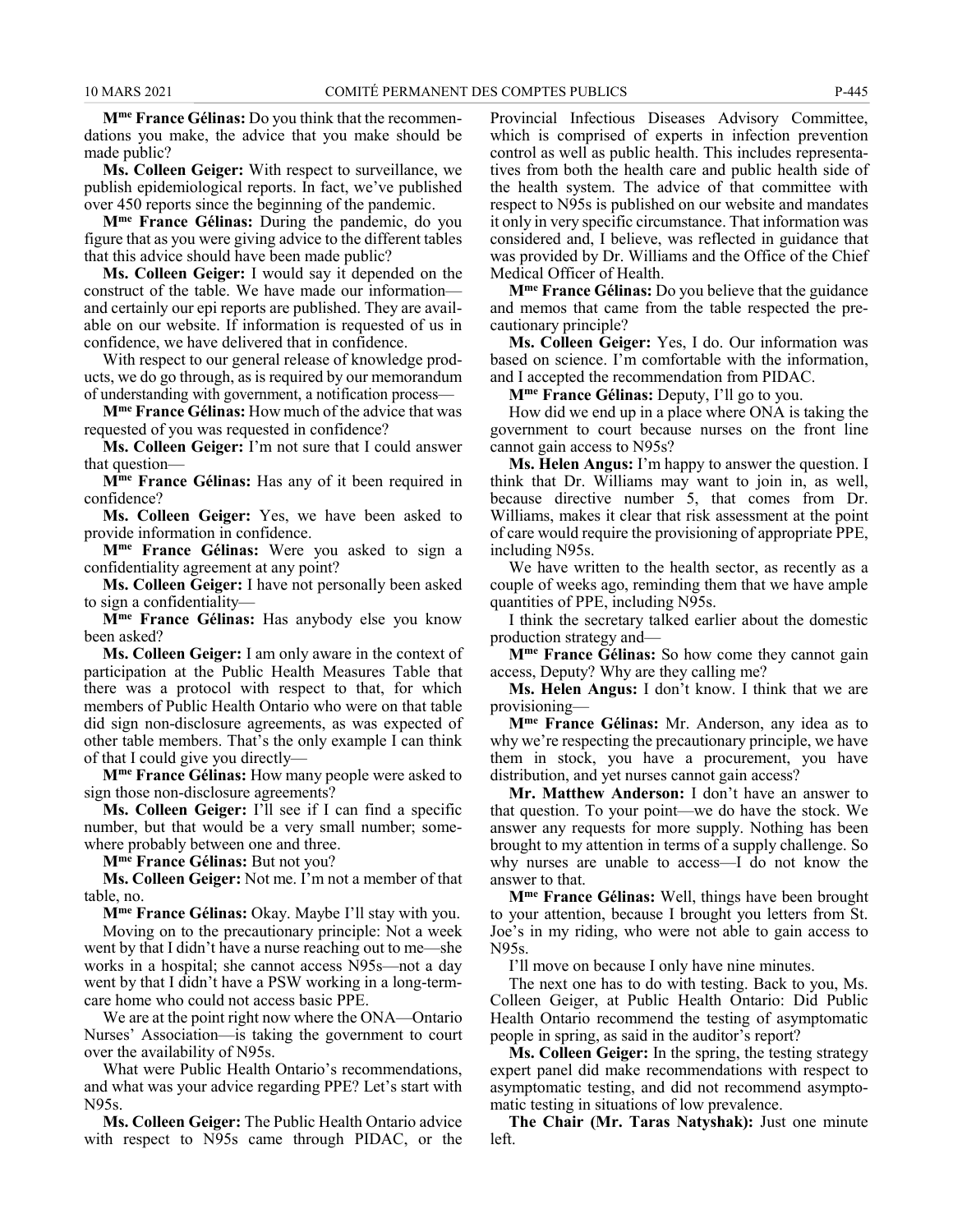**Mme France Gélinas:** So they did not.

Did they recommend testing of essential caregivers in long-term care?

**Ms. Colleen Geiger:** Yes, we would have been recommending—now, for asymptomatic testing?

**Mme France Gélinas:** No contact, no symptoms, essential caregiver—the recommendation was that they be tested every 14 days, then it went to every seven days. The auditor tells us that it did not come from a recommendation from public health.

**Ms. Colleen Geiger:** Perhaps one of the ministry colleagues would like to address that. It looks like Fredrika Scarth would like to speak to this item.

**1430**

**The Chair (Mr. Taras Natyshak):** You've got 10 seconds.

**Ms. Fredrika Scarth:** The recommendation from the testing expert panel, as Dr. Geiger has noted, did not recommend regular testing of asymptomatic individuals in low-risk situations—

**The Chair (Mr. Taras Natyshak):** Thank you very much, Ms. Scarth. I have to cut you off.

We will now move to the government side. I believe Mr. Anand will start the nine-minute round for the government side.

Go ahead, Mr. Anand.

**Mr. Deepak Anand:** My question is for Ms. Scarth on the rapid test—well, we talked about the rapid testing. I actually wanted to talk about the testing, by the way. Right from the get-go, I have been asking for this, because my riding has the greater Toronto airport. We're not just a host, but there are many residents who actually work at the Pearson airport. Then, many of these new Canadians come through those doors and live in my community.

CTV had a report on January 25 talking about how more than 70 cases in two weeks were actually tested positive through international travel.

I want to ask this question: What was your suggestion for how we can reduce the risk posed by the travellers entering Ontario, and what happened after that?

**Ms. Fredrika Scarth:** I'm happy to address that question.

We agree that there are risks in terms of international travellers coming into Ontario. There is the risk of the spread of COVID-19. That's why we initiated voluntary testing at Toronto Pearson airport on January 6 of this year and then mandated the program on February 1 of this year, such that every international traveller coming into Ontario, with very few exceptions—really, only flight crew is exempted from that requirement—was being tested for COVID-19 on arrival at Pearson and then linked into contact management and contacted by public health authorities during their 14-day quarantine. We did see that this was an effective program. We were seeing positivity—that is, the number of tests that returned positive in the 2% to 2.5% range, so quite significant numbers of people coming into the province and importing COVID-19. Our efforts identified those cases early.

That program was transitioned to the federal government on February 22. They're continuing to test incoming travellers on arrival and then on day 10 of their quarantine. We continue to partner with them to ensure that there is effective oversight in the quarantine provisions.

One further note I would make about our airport—

**The Chair (Mr. Taras Natyshak):** Mr. Anand?

**Mr. Deepak Anand:** Ms. Scarth, was there any time any of our members or anyone from the cabinet or the Premier was talking about this to you guys [*inaudible*] testing?

**Ms. Fredrika Scarth:** Absolutely, as we develop proposals and we respond to government direction and brief in the committees that you've heard about earlier today. We would have taken these proposals to the Health Coordination Table and to the Central Coordination Table and received input through those tables and received direction from our minister to implement this testing at Toronto Pearson airport.

Also, I would say, because this is actually an area of federal jurisdiction, we worked very closely with federal partners—to try to move forward the agenda of border testing with the federal government, as well.

**Mr. Deepak Anand:** I just wanted it on record that you did get a lot of requests for this testing. Thank you for confirming that. I appreciate it.

**The Chair (Mr. Taras Natyshak):** Mr. Kramp.

**Mr. Daryl Kramp:** Thank you to all of our witnesses for coming in here today. If we all had 20/20 hindsight, none of us would be in this position, but we are.

I would like to address one particular issue, given the limited time that I have, of course, and that is elective surgeries. Understanding that we had to address the capacity for ICU, obviously there was a cancellation of elective surgeries. Hence we have a backlog.

To the deputy minister: I'd like to know what our plan is. Do we have any time frames and/or plan to eliminate and address this backlog?

**Ms. Helen Angus:** Thank you very much for your question. I'll probably also ask Matt Anderson to join me.

I know that it's really important to provide every citizen in Ontario with timely access to care, and surgery is no exception to that. We took extraordinary measures to ramp down planned procedures in the spring of 2020. It allowed us, at the time, to preserve possible capacity during the first wave of COVID-19, but it also created a wait for certain surgeries and procedures. We've been monitoring those at the Health Coordination Table.

We have been providing support to hospitals to allow them to maintain services as much as possible through the second wave and have avoided further shutdowns.

There are parts of the province that have been less impacted by the second wave, and so those hospitals have been able to do more surgeries than they might have done in previous years, delivering important surgical care to deliver on the backlog.

As I mentioned, we ramped down surgeries in the spring, and we were able to begin ramping back up about 10 weeks later, on May 26—so two and a half months. We began to address the backlog right away.

We did provide updated recommendations to the sector. There was a measured approach to planning surgeries and procedures during the pandemic, and we developed a support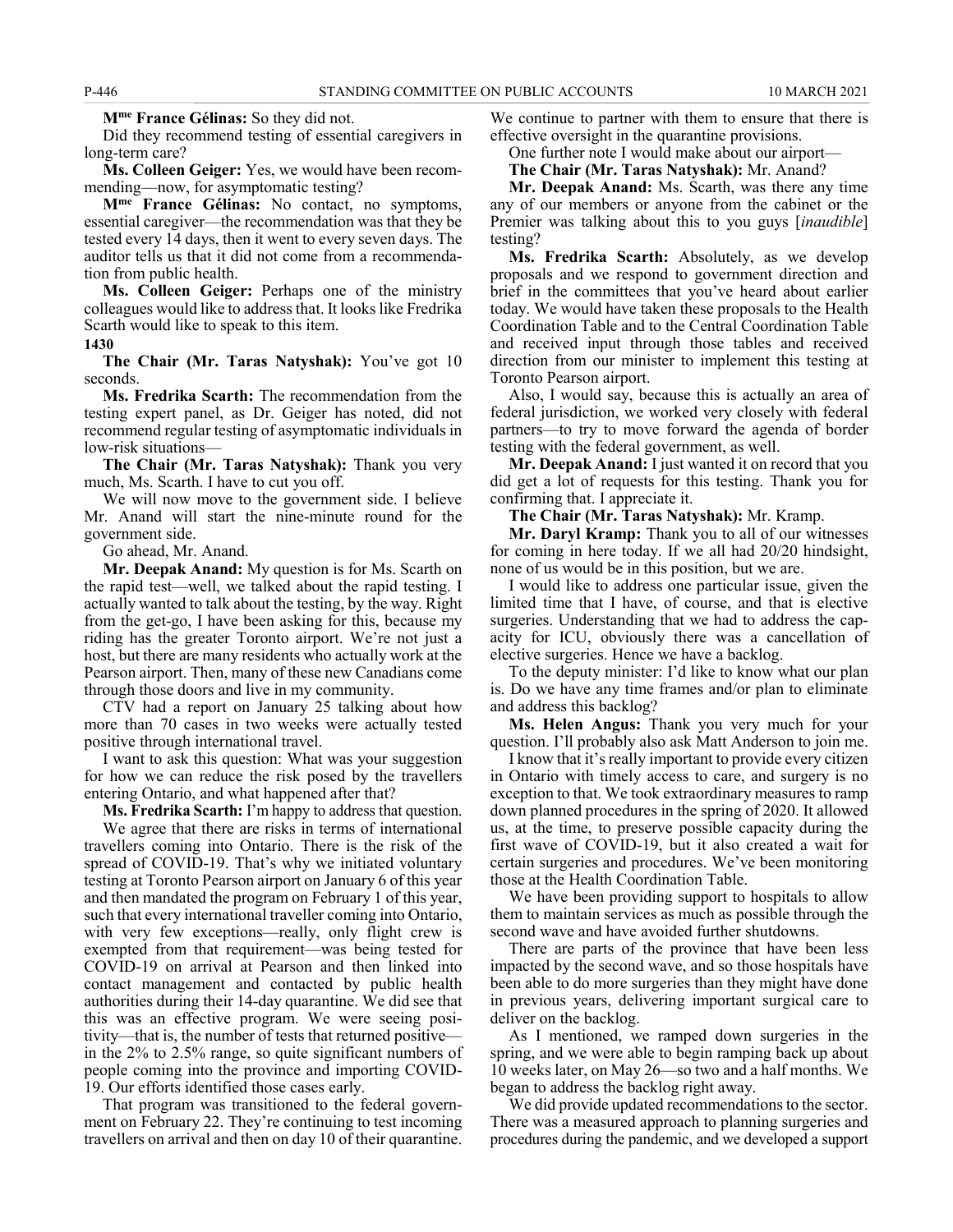plan for hospitals for a potential second wave and avoided the shut-down surgeries that we saw in the first wave.

We have also provided additional funding—I think it's about \$284 million—as part of our fall preparedness—

**Mr. Daryl Kramp:** Deputy, I would just like to interrupt you for one second.

Given the lowering of the trajectory as of late, are there plans to accelerate the access to ICU?

**Ms. Helen Angus:** Access to surgeries? Some require ICU capacity—

**Mr. Daryl Kramp:** That's correct. Given, obviously, that we have a reduction in a number of the ICUs, are we going to be able to accelerate the access to surgery?

**Ms. Helen Angus:** As long as the pattern holds and we continue to see decreases, the answer would be yes.

We have the great benefit of being able to—in February, we opened, for example, the Cortellucci Vaughan Hospital. It has been operating 172 beds, largely focused on COVID-19 at the beginning, and that has provided relief to other hospitals so that they can do COVID-19 related and non-COVID-19-related work.

I don't know whether, Matt, you want to add in here and give them a—

**The Chair (Mr. Taras Natyshak):** I'm just going to interject and give MPP Barrett the last minute and 20 seconds on the clock.

**Mr. Toby Barrett:** Good news on Cortellucci Vaughan Hospital.

We've seen some big changes at Joseph Brant Hospital.

To our Deputy Minister of Health: How are other hospitals doing? We know there are 3,000 new beds now. But how are some of our rural and small-town hospitals doing?

**Ms. Helen Angus:** Many hospitals have been impacted by COVID-19. I would say they're getting back to business. We see the numbers of COVID-19 patients in hospitals—I think we're in the high 600s today. That's down significantly from where we were in January, so we're able to do more of the work.

I think that the government—we're probably only a few weeks away from the budget. It's certainly not my job to pre-empt the Minister of Finance, but we're looking at the overall health of the sector and thinking about recovery—

**The Chair (Mr. Taras Natyshak):** Thank you very much, Ms. Angus. I'm sorry to cut you off; I know it's a shock there.

We've got three minutes left for the independent members. Mr. Blais.

**Mr. Stephen Blais:** To Mr. Davidson or perhaps the Ministry of Health: What plans do you have to modify the Ontario Agency for Health Protection and Promotion Act to identify the specific circumstances when Public Health Ontario's advice should be and would be made public?

**Mr. Steven Davidson:** Chair, with your support, I would defer that to the deputy of health. But I would say, just in doing that, that our transformative policy work is absolutely a key priority for us in the public service and, I know, for the government. Once the pandemic is over,

we'll be able to shift gears into looking at some transformative policy work which could potentially include legislative change, as appropriate.

With the committee's agreement, I would just ask if Deputy Angus has anything to add specifically.

**Ms. Helen Angus:** Yes, thank you.

I think as you know, we were looking at the modernization of the public health system as we entered the pandemic, and we were in the early phases of doing some consultations under the leadership of Jim Pine. Those we put in abeyance while we had to respond to the pandemic.

There are going to be tons of learnings from this experience. I think, as good public servants, we want to unpack those and understand them, including the recommendations from both this audit and others that I know are forthcoming from the Auditor General. I think those will make their impact on the policy of the government. We will bring those forward in a thoughtful way as we have a chance to really learn from the experience of responding to this pandemic—hopefully never again, or never again in our lifetime. Certainly, it has exposed huge opportunities for us.

I'll point to another area of health care where it's so evident—the rapid use of virtual care, for example. It's unfathomable for me that that isn't embedded as a permanent feature of the health care system, given the benefits to patients, the convenience, and how well it has worked for patients, mostly, and for providers.

I think there will be other lessons from the public health response that we will want to look at carefully and provide advice on to the government of the day.

**The Chair (Mr. Taras Natyshak):** Ten seconds, Mr. Blais.

**Mr. Stephen Blais:** Thank you, everyone, for your time today.

**The Chair (Mr. Taras Natyshak):** Thank you to members of the committee.

Thanks to everyone for your efforts and for coming and presenting to the committee. We certainly appreciate your time.

Ms. Bell, did you have a point of order?

**Ms. Jessica Bell:** I don't know if it's a point of order or not, but I do want to get on the record that there is some information I would like to request. I'll just read it out now. One is that I am requesting documentation that clarifies the chief command table's decision-making structure, including terms of reference, names of people at the table, who were the decision-makers, who were the advisers—

**The Chair (Mr. Taras Natyshak):** Ms. Bell, we're going to move into closed session. You can do that in closed session, and if the committee agrees, then we can continue on with your request.

**Ms. Jessica Bell:** Okay.

**The Chair (Mr. Taras Natyshak):** With that, we are going to move into closed session.

Thanks very much, everyone.

*The committee continued in closed session at 1443.*